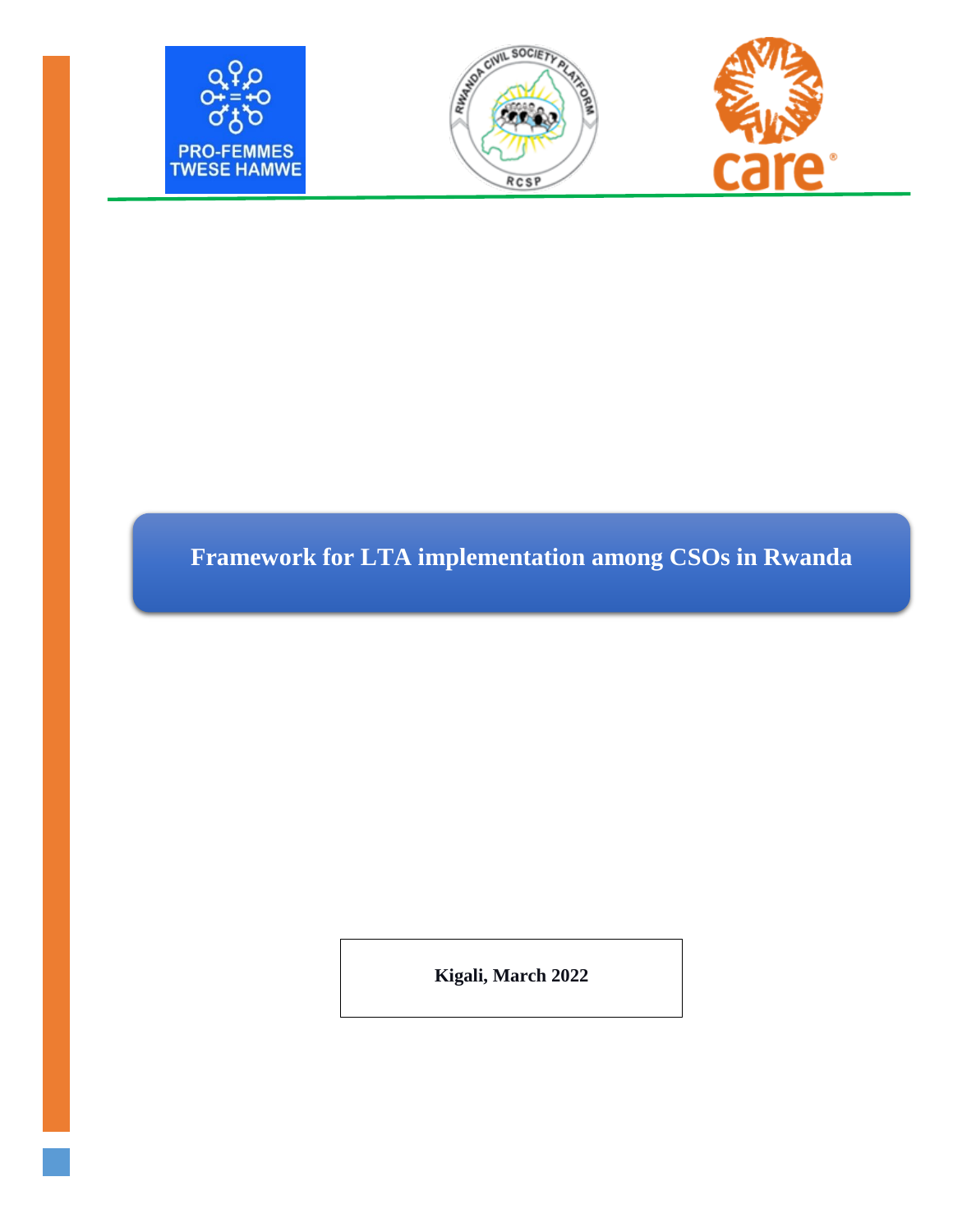# **Table of Contents**

| 1                                                                           |  |
|-----------------------------------------------------------------------------|--|
| $\overline{2}$                                                              |  |
| 2.1                                                                         |  |
| 2.2                                                                         |  |
| 2.3                                                                         |  |
| 2.3.1                                                                       |  |
| 2.3.2                                                                       |  |
| 2.3.3                                                                       |  |
| 3.                                                                          |  |
| 3.1.                                                                        |  |
| 3.1.1.                                                                      |  |
| 3.1.2.                                                                      |  |
| 3.1.3.                                                                      |  |
| 3.1.4.                                                                      |  |
| 3.1.5.                                                                      |  |
| 3.1.6.                                                                      |  |
| 3.2.                                                                        |  |
| LEGAL AND REGULATORY FRAMEWORK PROMOTING LTA PRINCIPLES IN<br>4.            |  |
| 4.1                                                                         |  |
| 4.2                                                                         |  |
| 4.3                                                                         |  |
| 5.                                                                          |  |
| 5.1                                                                         |  |
| 5.2                                                                         |  |
| 5.3                                                                         |  |
| Strategies for achieving the LTA within RCSP member organizations 18<br>5.4 |  |
| 5.5                                                                         |  |
| SUMMARY OF LTA LOGICAL IMPLEMENTATION FRAMEWORK  22<br>6.                   |  |
|                                                                             |  |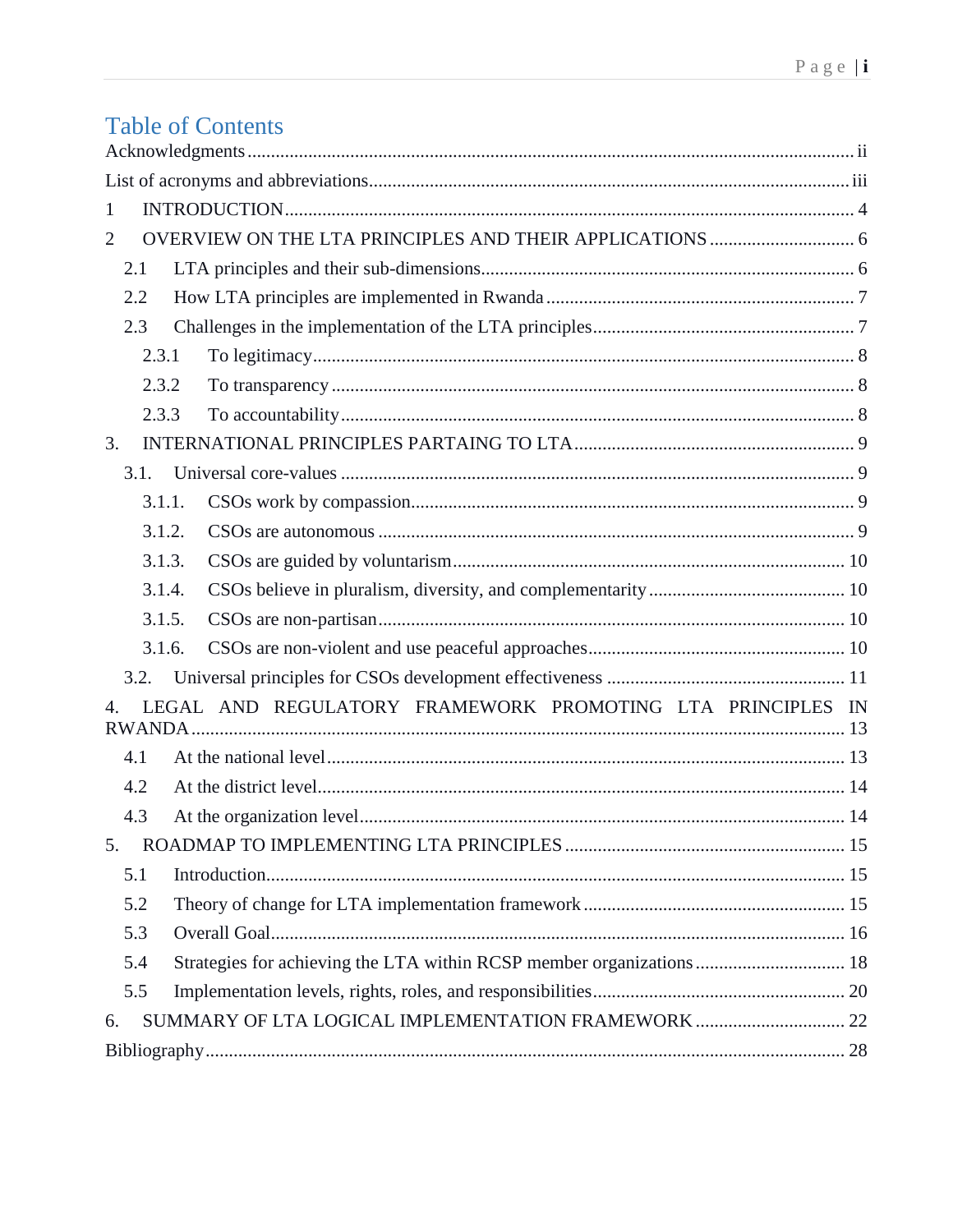#### <span id="page-2-0"></span>**Acknowledgments**

The development of the framework for LTA implementation among CSOs in Rwanda is a result of efforts from different stakeholders. Rwanda Civil Society Platform (RCSP) and Pro-Femme Twese Hamwe (PFTH) jointly commissioned the assignment, funded by CARE International-Rwanda, Umbrellas and single civil society organizations contributed to the design of this document.

On behalf of RCSP and PFTH, first and foremost, we appreciate the contribution of all the partners that participated in the design of this document.

We would extend special thanks to CARE International-Rwanda, for financially and technically supporting the development of this framework through the funding of the Gender Equality and Women Empowerment Project, phase III. The project is funded by Norwegian Agency for Development Cooperation (NORAD) through CARE Norway and their support is much appreciated.

Our acknowledgments are extended to the entire RCSP and PFTH staff teams for coordination, monitoring and for ensuring that all logistics were available when and where needed.

We also acknowledge the dedication and hard work displayed by the consultants from Empowering People and Organizations Company (EPO COMPANY LTD). The company provided high level of expertise and professionalism with persisting efforts in taking on the challenges imposed by the Covid-19 pandemic and delivering on this valuable assignment.

We finally acknowledge all those who contributed towards the successful completion of this framework in general, as we would not have been able to point out every individual in his/her name. We appreciate you very much for your support.

To all of you, we pledge to honor your contributions through pursuing the implementation of LTA principles, to have strong and sustainable CSOs that bring significant contributions to the building of the Rwandan society.

**Chairperson Chair Person**

**Gahongayire Liberata Dr. Nkurunziza Ryarasa Joseph Pro-Femmes Twese Hamwe Rwanda Civil Society Platform**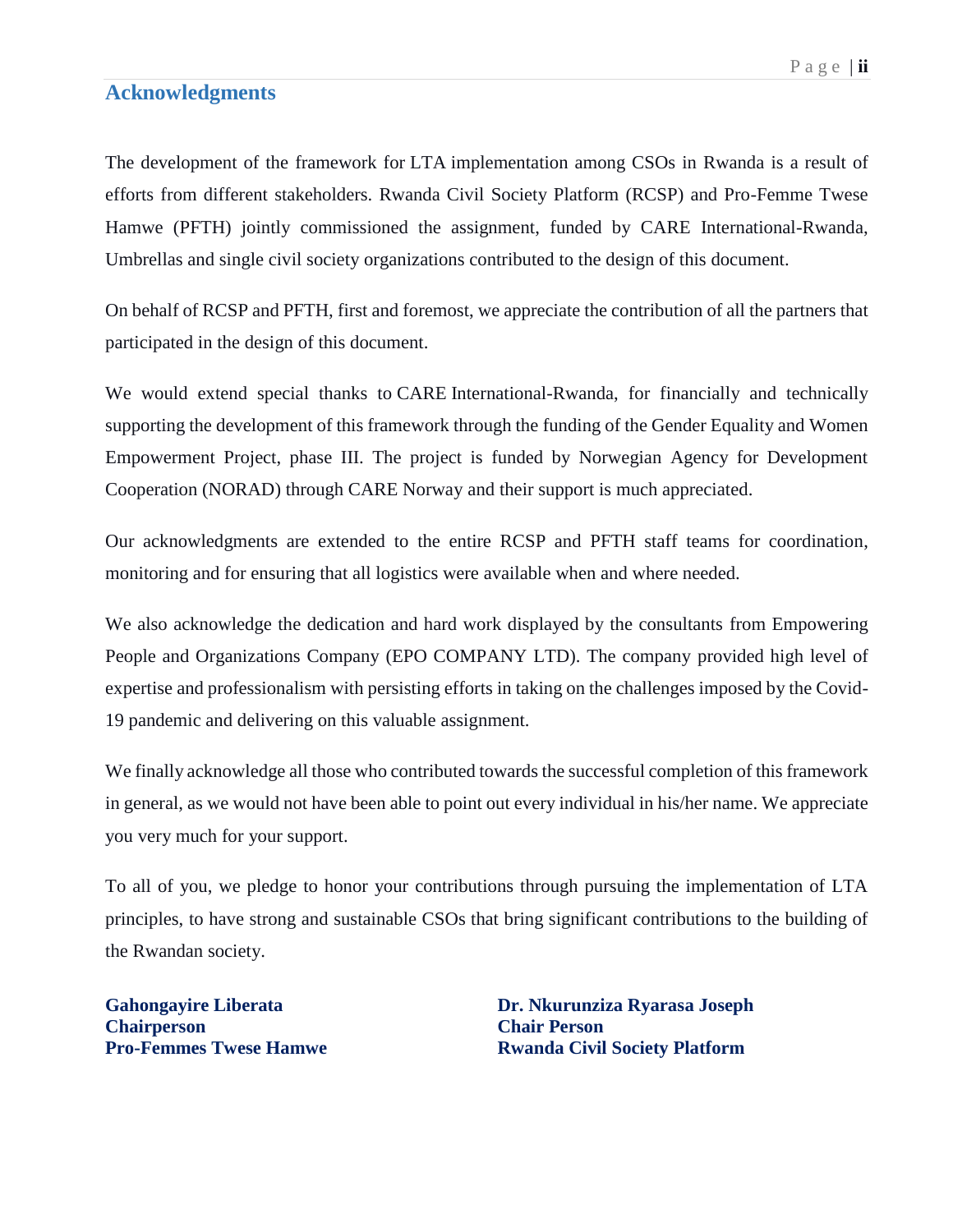## <span id="page-3-0"></span>**AVEGA** Association des Veuves du Génocide – Agahozo. **CBOs** Community-based Organizations. **CESTRAR** Central des Syndicats des Travailleurs au Rwanda. **CIVICUS** World Alliance for Civic Participation. **CLADHO** Collectif des Ligues et Associations de Droits de l'Homme. **COTRAF** Congrès du Travail et de la Fraternité. **CS** Civil Society. **CSOs** Civil Society Organizations. **CUI** Coalition Umwana ku Isonga . **EDPRS** Economic Development and Poverty Reduction Strategy. **EPO** Empowering People and Organizations. **FDGs** Focus Group Discussions. **IBUKA** "REMEMBER" Umbrella organization of survivors and survivors' associations, and other organizations fighting the legacy of the genocide and its effects on survivors. **GMO** Gender Monitoring Office. **ICNL** International Center for Not-for-profit Law. **INGOs** International Non-Governmental Organization. **JADF** Joint Action Development Forum. **JICA** Japanese International Cooperation Agency. **LTA** Legitimacy, Transparency, and Accountability. Ltd<sub>b</sub> Limited. **MIGEPROF** Ministry of Gender and Family Promotion. **NGOs** Non-Governmental Organizations. **NISR National Institute of Statistics in Rwanda. NNGOs** National Non-Governmental Organizations. **NST** National Strategy for Transformation. **NUDOR** National Umbrella for Disability Organizations in Rwanda. **OCA** Organizational Capacity Assessment. **RCSP** Rwanda Civil Society Platform. **REFAC** Rwanda Education for All Coalitions. **RENGOF** Rwanda Environmental NGO's Forum. **RGB** Rwanda Governance Board. **RNGOF** Rwanda NGOs Forum on HIV/AIDs and Health Promotion. **RRP+** Rwanda Network of People Living with HIV. **RYOF** Rwanda Youth Organization Forum. **SPC** Strategies for Planned Change. **TIR** Transparency International Rwanda. **UN** United Nations. **USAID** United States Agency for International Development.

#### **List of acronyms and abbreviations**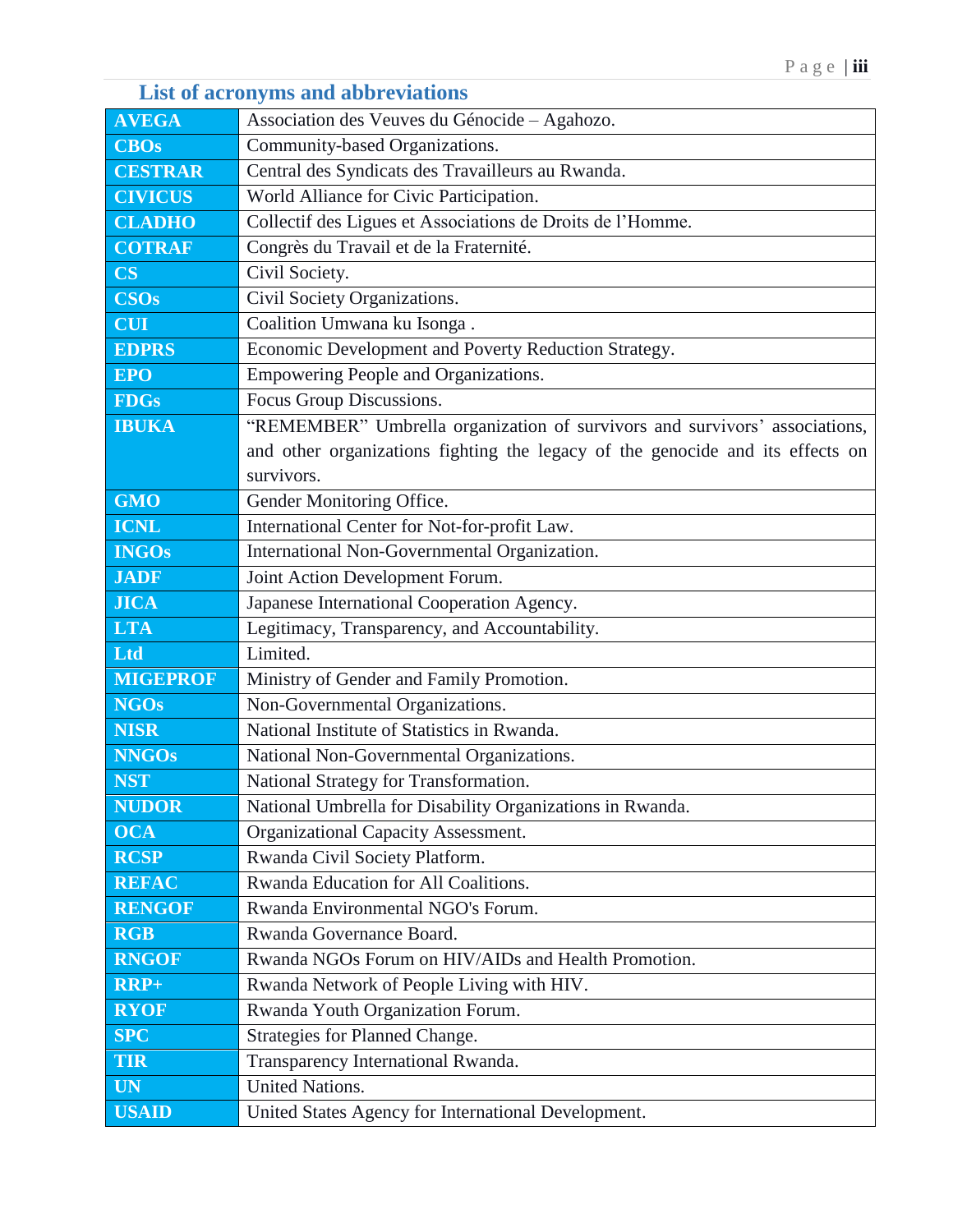## <span id="page-4-0"></span>**1 INTRODUCTION**

The landscape of CSOs in Rwanda is diverse, with CSOs represented in a wide range of sectors such as human rights, governance, agriculture, education, health, gender promotion and women's empowerment, social protection, peace and reconciliation, environment and climate change, community development, and social transformation, among others. The number of CSOs in Rwanda has multiplied in recent years, especially in post-genocide Rwanda, with organizations set up to respond to the needs and vulnerabilities resulting from the 1994 genocide against the Tutsi, reaching a current total of about 2,070 organizations. Among them,  $1,881$  are national NGOs and 189 are international NGOs<sup>1</sup>.

The Government of Rwanda established the Rwanda Governance Board (RGB), a government agency in charge of regulating, coordinating, and controlling CSOs' work, among other responsibilities. In the same way, CSOs, at the national level, established, in 2004, the Rwanda Civil Society Platform (RCSP) to coordinate CSO activities. At the district level, the activities of the CSOs are coordinated through the Joint Action Development Forum (JADF). Some CSOs have a national scope and intervene in many districts, while others have a local scope and operate in one district or some sectors of a district. Therefore, some CSOs are members of more than one JADF and can belong to more than one umbrella, while others are not part of an umbrella, and subsequently not part of RCSP.

The Civil Society Development Barometer Report of 2018 provided a useful overview of the current state of the civil society landscape in Rwanda. The report indicates that Rwandan CSOs demonstrate disparities in their internal capacities, and generally face similar challenges regarding funding, organizational, and management capacities<sup>2</sup>. They need to have in place strong systems with decisive and appropriate actions that allow them to run their programs and activities continuously among the target populations over an extended period. This can be achieved by clearly defining the constituency, improving representation, minimizing financial vulnerability, developing diversified sources of institutional and financial support, and maximizing impact by providing quality services and products. To achieve that, CSOs must establish and effectively implement the principles of legitimacy, transparency, and accountability (LTA). The recent analysis on the LTA level among CSOs in Rwanda indicated that "the current status of LTA has allowed the organizations to contribute significantly to the development achievements of Rwanda in the recent past." However, the report concluded that "had the organizations pursued the high levels of LTA by principles and balanced them towards their constituencies and the general public, their contributions to the current national development achievements would have been more<sup>3</sup>". The study indicated evidence that some of the organizations have enjoyed LTA at the State and Donor level with little acknowledgment from the people.<sup>4</sup> Similarly, the study on the role of civil society indicated that inadequate constituency representation was included among the big challenges faced by  $CSOs<sup>5</sup>$ . Due to the lower level of LTA, further qualitative insights indicated that "some local NGOs don't have clear constituencies, while for those with constituencies, their representation and consultations in priority setting remain doubtful<sup>6</sup>.

 $\overline{a}$ 

<sup>&</sup>lt;sup>1</sup> Data from RBG as of February 21<sup>st</sup>, 2022.

<sup>2</sup> RGB, *Programme on Strengthening Civil Society Organizations for Responsive and Accountable Governance in Rwanda,* 2021.

<sup>3</sup> PFTH & Care International Rwanda, (2021), *Situation analysis of civil society organizations on legitimacy transparency and accountability in Rwanda,* Final report. Kigali. 4 idem

<sup>5</sup> PFTH and Care International Rwanda (2021), *Analysis of the role of CSOs working on gender equality and women empowerment in Rwanda*. Final report. Kigali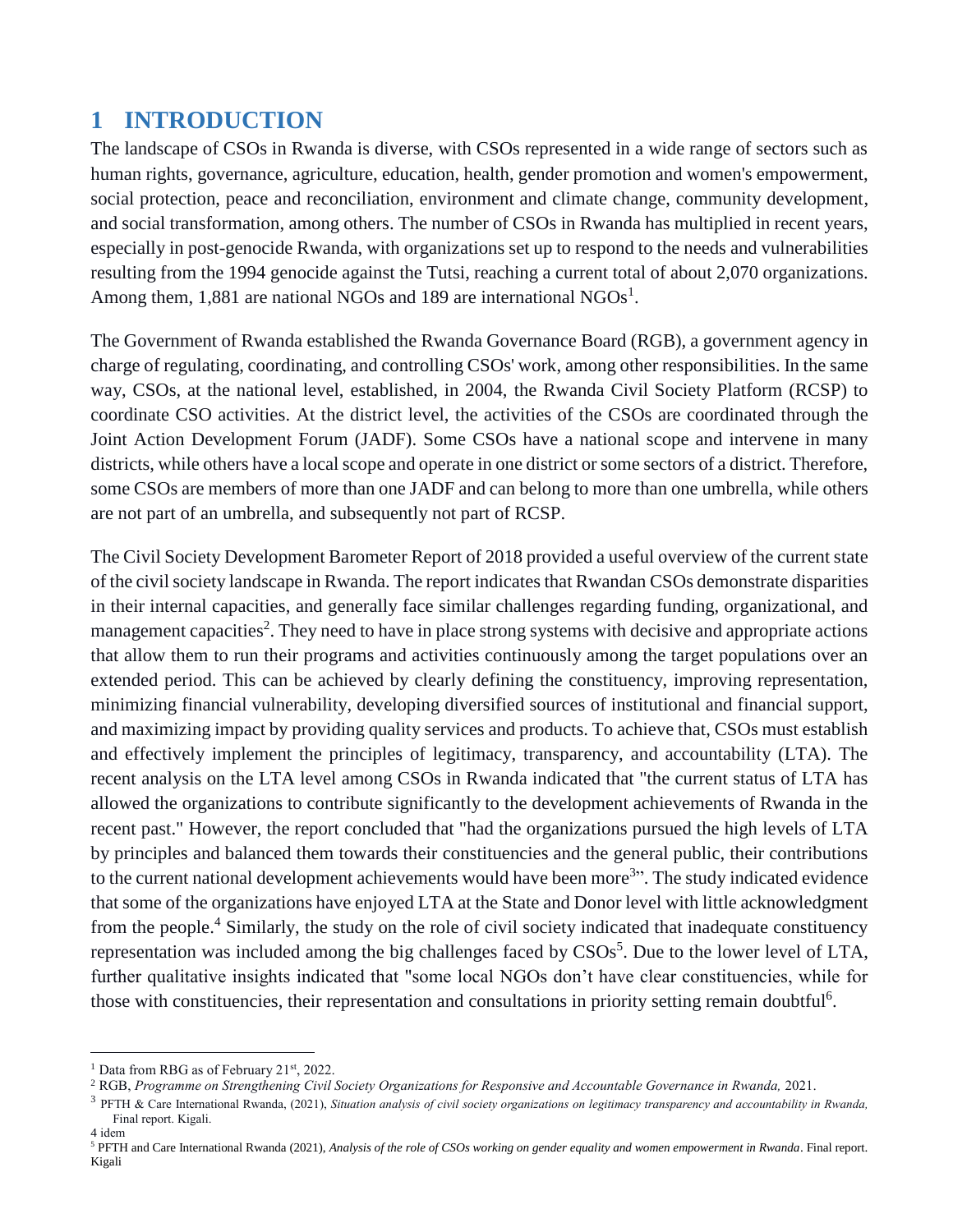The framework for LTA implementation among CSOs in Rwanda was developed through a participatory process, under the lead of the RCSP in partnership with PFTH and CARE International Rwanda. It mainly results from the conclusions and recommendations of the "Situation Analysis of Civil Society Organizations on Legitimacy, Transparency, and Accountability in Rwanda" conducted by PFTH and the proposed civil society capacity strengthening approach developed in 2021.

This Framework intends to guide CSOs to turn LTA principles into practices to create trusted, viable, and sustainable organizations. The implementation of this framework will help CSOs to redefine more clearly their constituency, mandate, mission, core values, and programs, and sustainably implement them. It is expected that CSOs with a high level of honesty, fairness, openness, and morale will provide highquality services to their constituency and will then implement programs and activities that transform people's lives and generate a tangible impact on the entire society. Working relationships with various levels of government, constituencies, members, donors, and partners will be strengthened, and the sustainability of CSOs will be ensured.

The document is structured into six sections. Section One is the introduction, Section Two is the Overview of LTA Principles and their Applications; Section Three looks at the international standards, universal core-values, and principles about promoting LTA among civil society; Section Four describes the legal and regulatory framework related to the CSOs' work in Rwanda; Section Five defines the roadmap for the implementation of the LTA framework in Rwanda; while Section Six provides the logical implementation framework for LTA within CSOs in Rwanda.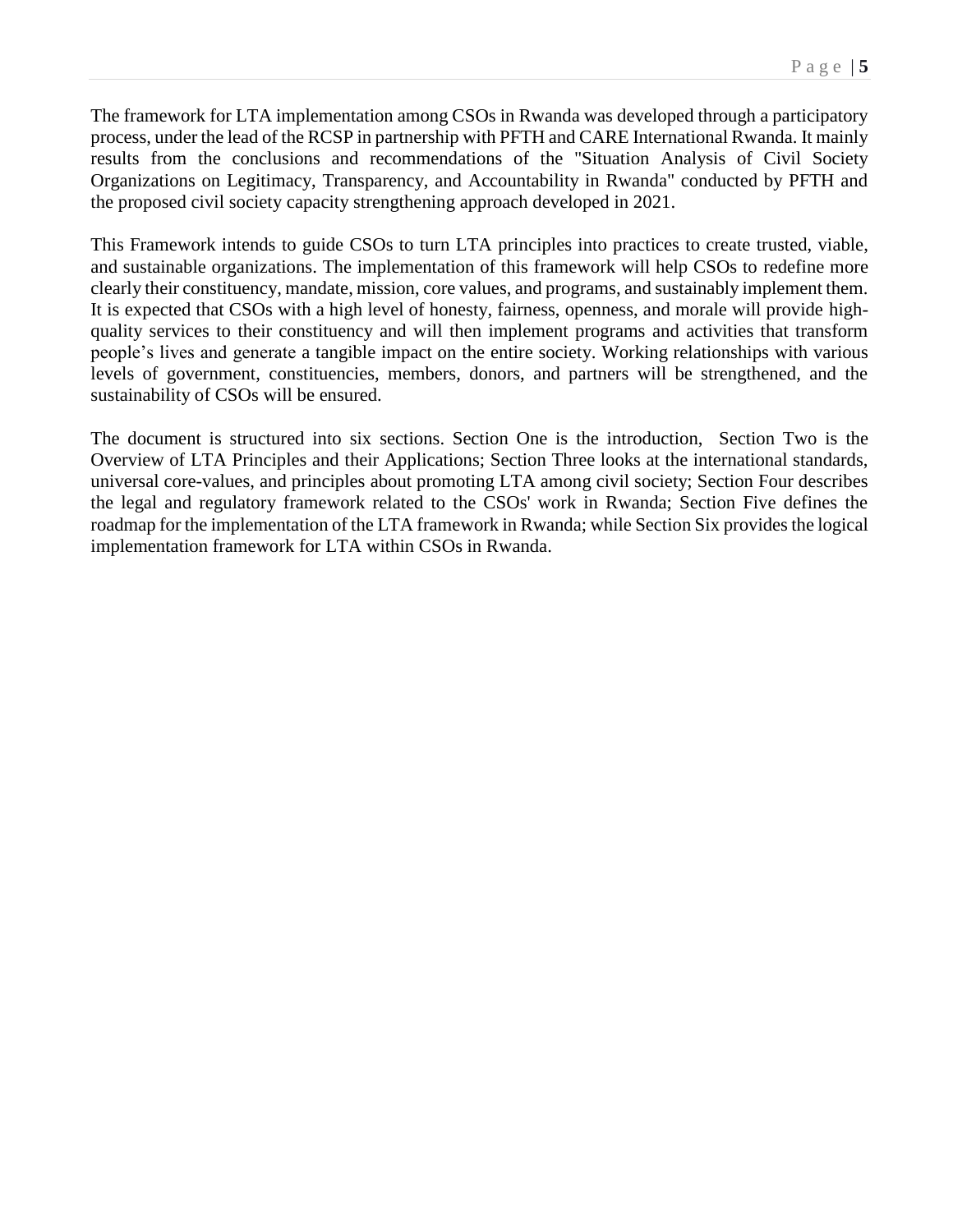## <span id="page-6-0"></span>**2 OVERVIEW ON THE LTA PRINCIPLES AND THEIR APPLICATIONS**

CSOs can only function and achieve their mandate when they are trusted by their employees, beneficiaries, and members, as well as partners. In other words, the mandate is met when the organization is legitimate, transparent, and accountable. This section discusses the principles of legitimacy, transparency, and accountability and their applicability within CSOs.

#### <span id="page-6-1"></span>**2.1LTA principles and their sub-dimensions**

The LTA concept is based on three keywords that intrigue CSOs to improve their ways of working: Legitimacy, Transparency, and Accountability.

The principle of legitimacy refers to perceptions by key stakeholders that the existence, mission, activities, and impacts of CSOs are justifiable and appropriate in terms of central social values and institutions. *It is the right to be and do something in society; a sense that an organization is lawful, admissible, and justified in its chosen course of actions*.

Four dimensions of legitimacy are observed and those are legal, normative, cognitive, and pragmatic. *Legal legitimacy* grows from compliance with legal and regulatory requirements, whereas *normative legitimacy* is grounded in widely-held social values, norms, and standards. It is particularly important for CSOs since they are often value-based organizations that emphasize contributions to the public good at the heart of their mandate and missions. *The cognitive Legitimacy* is fulfilled when CSO projects, activities, and goals are widely seen as appropriate, proper, and "making sense" to the larger society, while the *pragmatic legitimacy* emerges from the instrumental value that a CSO provides to various stakeholders, through specific outputs or in terms of creating conditions that meet stakeholders' and public interests. The quality and level of programmatic legitimacy determine the level of stakeholders' support to the CSOs.

On the other hand, the *transparency principle* refers to the openness of processes, procedures, and values of CSOs; the proactive public disclosure, and the dissemination of information that should be in the public domain. A transparent organization is understandable and clear to its people, its supporters, beneficiaries, and key stakeholders (donors and governments). *Transparent organizations* are much more accountable since promises that have been made, goals that are being achieved, policy statements that guide the organization, and resources that have been allocated are made public. Transparent procedures include open meetings, financial disclosure statements, clear board elections, and governance procedures; information on political positions, budgetary review, audits, etc.

Being accountable for CSO refers to answerability, responsibility, and liability. It means the requirement to accept responsibility to act based on CSO's promises and subsequent justified expectations by various stakeholders. Accountability is about being open and sharing information. For a CSO to be accountable, it needs to be transparent about what it is doing, what it is planning to do, and how it is performing about the goals it has set itself.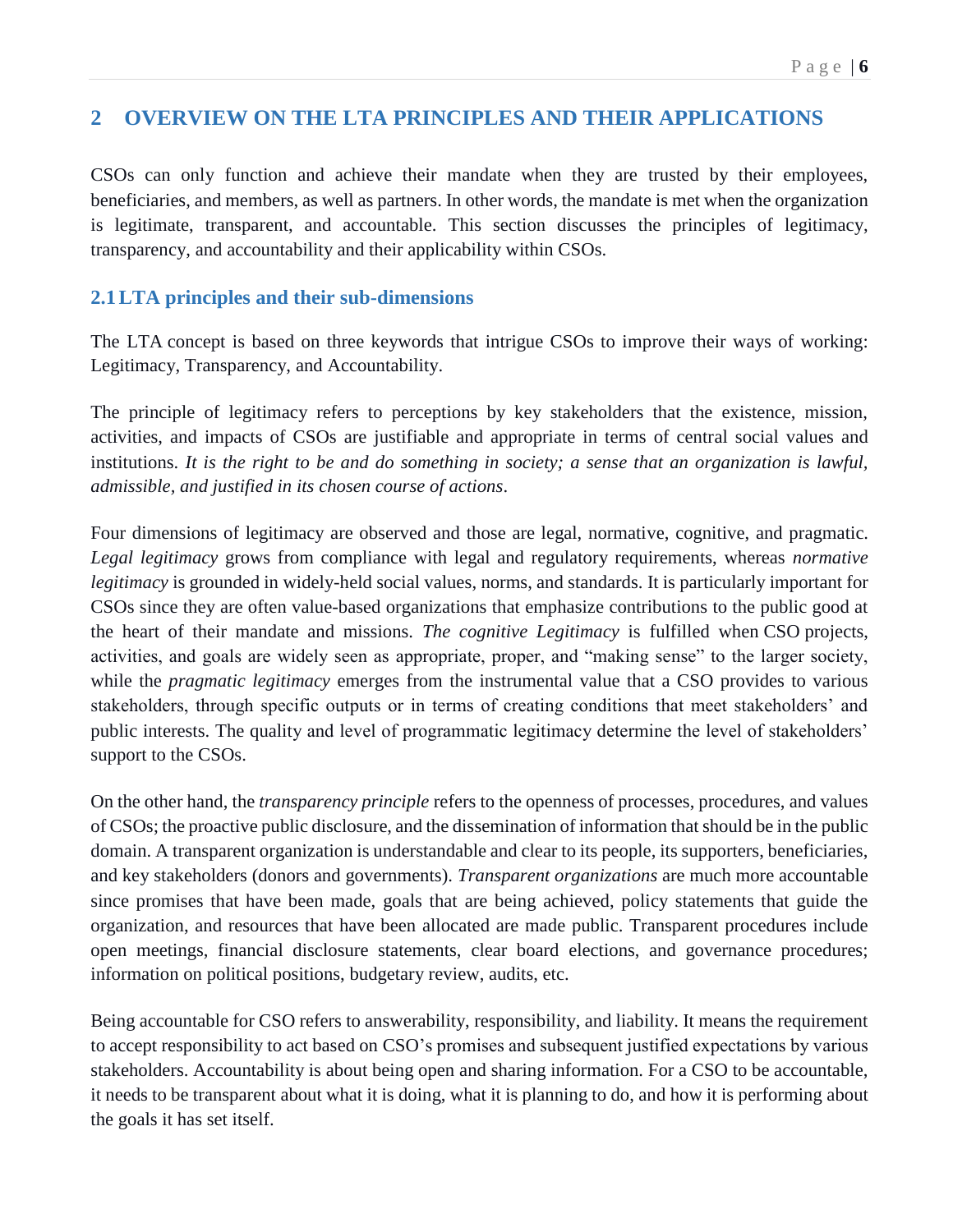Four dimensions of accountability include the upward accountability to donors who provide funding and resources and to Government and its regulatory agencies responsible for the regulatory framework and legal certification; the downward accountability to beneficiaries and clients who use their services and members who expect representation; the inward accountability to members, Board of directors, staff and volunteers who invest their talents and time in CSO activities and the outward accountability to peers, partners, and allies who cooperate with the CSO in its programs, projects, and advocacy interventions.

In summary, legitimacy, transparency, and accountability are the three main prerequisites and enablers for a strengthened and sustainable CSO. They are also called the key drivers of organizational readiness for growth and sustainability.

## <span id="page-7-0"></span>**2.2 How LTA principles are implemented in Rwanda**

The recent analysis on the LTA level among CSOs in Rwanda indicated that the current status of LTA has allowed the organizations to contribute significantly to the development achievements of Rwanda in the recent past. However, the report concluded that "*would the organizations have pursued the high levels of LTA by principles and balanced them towards their constituencies and the general public, their*  contributions to the current national development achievements would have been more<sup>6</sup>".

The study indicated evidence that some of the organizations have enjoyed LTA, at the state and donor level with little acknowledgment by the people<sup>7</sup>. Similarly, the Study on the role of civil society indicated that "inadequate constituency representation was included among the big challenges faced by some CSOs as reported by 28.6% of respondents. Due to the lower level of LTA, further qualitative insights indicated that "some local NGOs did not have clear constituencies, while for those with constituencies, their representation and consultations in priority setting remain doubtful"<sup>8</sup>.

#### <span id="page-7-1"></span>**2.3 Challenges in the implementation of the LTA principles**

The situation analysis on LTA in Rwanda revealed that CSOs' organizational capacity continues to improve year by year, although there are areas that need to be strengthened. The challenges and gaps are different depending on the nature of the organization, size, type of its constituency, geographic coverage, programs, leadership, and organizational management.

 $\overline{a}$ 

<sup>6</sup> PFTH & Care International Rwanda, (2021), *Situation analysis of civil society organizations on legitimacy transparency and accountability in Rwanda,* Final report. Kigali.

<sup>7</sup> idem

<sup>8</sup> Idem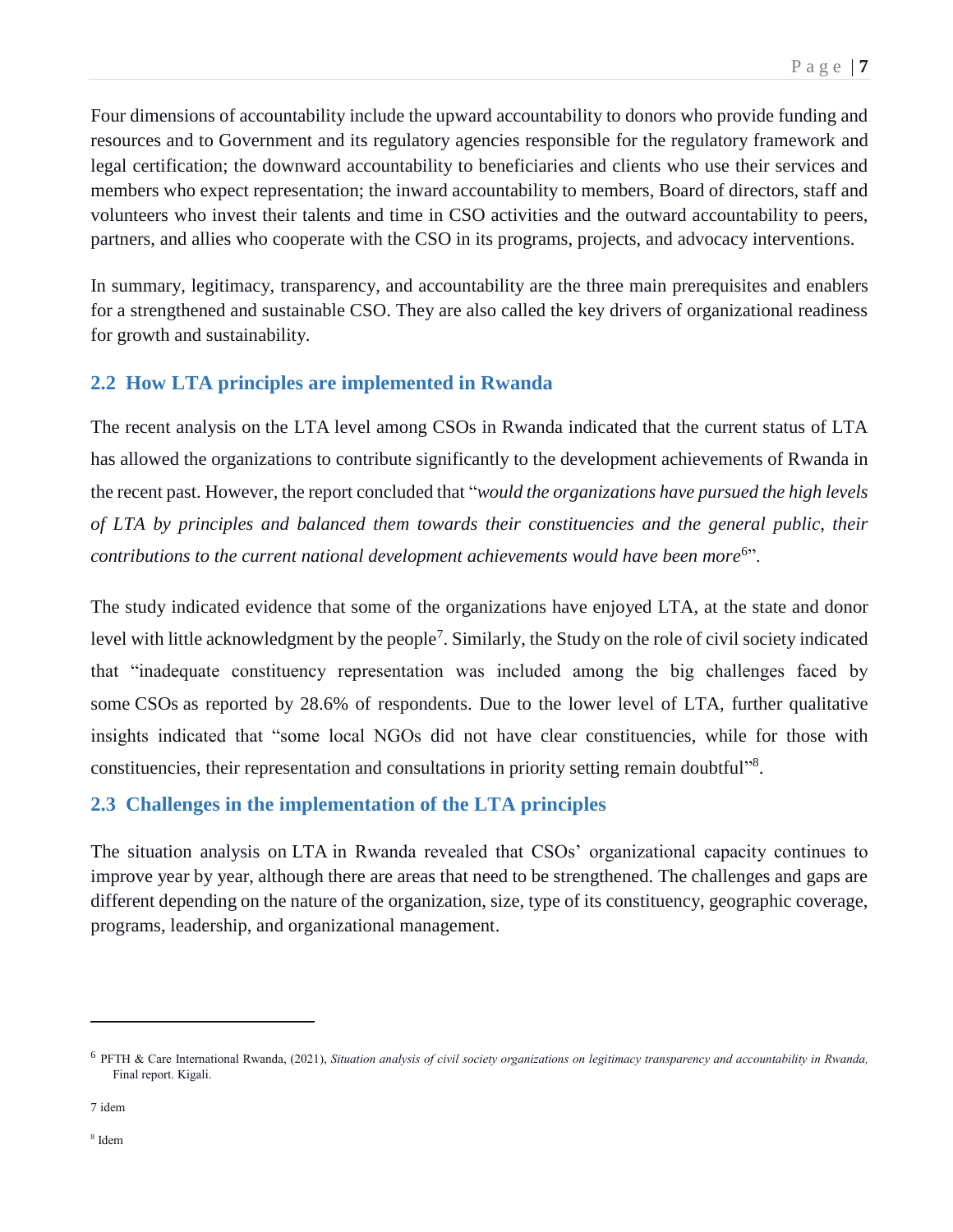#### <span id="page-8-0"></span>**2.3.1 To legitimacy**

The legitimacy principle among the CSOs operating in Rwanda is observed from an appreciation of their interventions by beneficiaries and stakeholders, compliance of CSOs to RGB requirements, the standardized approach of monitoring and evaluation for CSOs activities, CSO efficiency, and the value of money during projects implementation. However, the implementation of the legitimacy principle is compromised by 5 major challenges: (1) scarcity of funding to implement programs and activities related to their mandate, (2) failure to follow internal laws, rules, and regulations, (3) internal conflicts related to the poor organization's governance and financial management, (4) undefined or inactive constituency, (5) limited capacity of lobbying and advocacy on issues affecting constituency and the entire society.

#### <span id="page-8-1"></span>**2.3.2 To tr**a**nsparency**

For CSOs, complying with the transparency principle is all about being open and sharing information related to the organization's activities. It includes also involving key people or key stakeholders in CSOs' decision-making process such as project development, budgeting process, implementation and reporting, and many others.

The major challenges preventing CSOs from achieving an adequate level of transparency are (1) insufficient involvement of members and staff in decision making for the organization, (2) insufficient information sharing mechanism within the organization, (3) little involvement of constituency in decision-making, (4) poor leadership and weak internal organizational management.

#### <span id="page-8-2"></span>**2.3.3 To accountability**

 $\overline{a}$ 

The accountability principle is understood as being open and transparent on what you do, being answerable and liable to stakeholders when asked about your actions and responsibilities. The situation analysis on LTA principles among CSOs indicated that even if CSOs are equipped with administrative and financial tools, equipment, and materials that enable them to be accountable to their members, board, and constituencies, there are 2 identified major gaps when the accountability principle is concerned: (1) leadership, governance and management practices in some of the CSOs do not abide by the rules and regulations as they should be, (2) CSOs are not properly accountable to the constituency, target groups and served communities. It was concluded that CSOs are not properly accountable to the constituency, target groups, and local communities they are meant to serve. Leaders of organizations endeavor to strengthen accountability towards their donors as a way of keeping a good image and keeping their funding opportunities and to the state to keep their authorization certificates renewed. However, when it comes to accountability towards the members of their constituency, efforts towards building accountability are limited to service delivery, with little or no information shared on the finances and source of funds<sup>9</sup>.

<sup>9</sup> PFTH and Care International Rwanda**,** *Situation analysis of civil society organizations on legitimacy transparency and*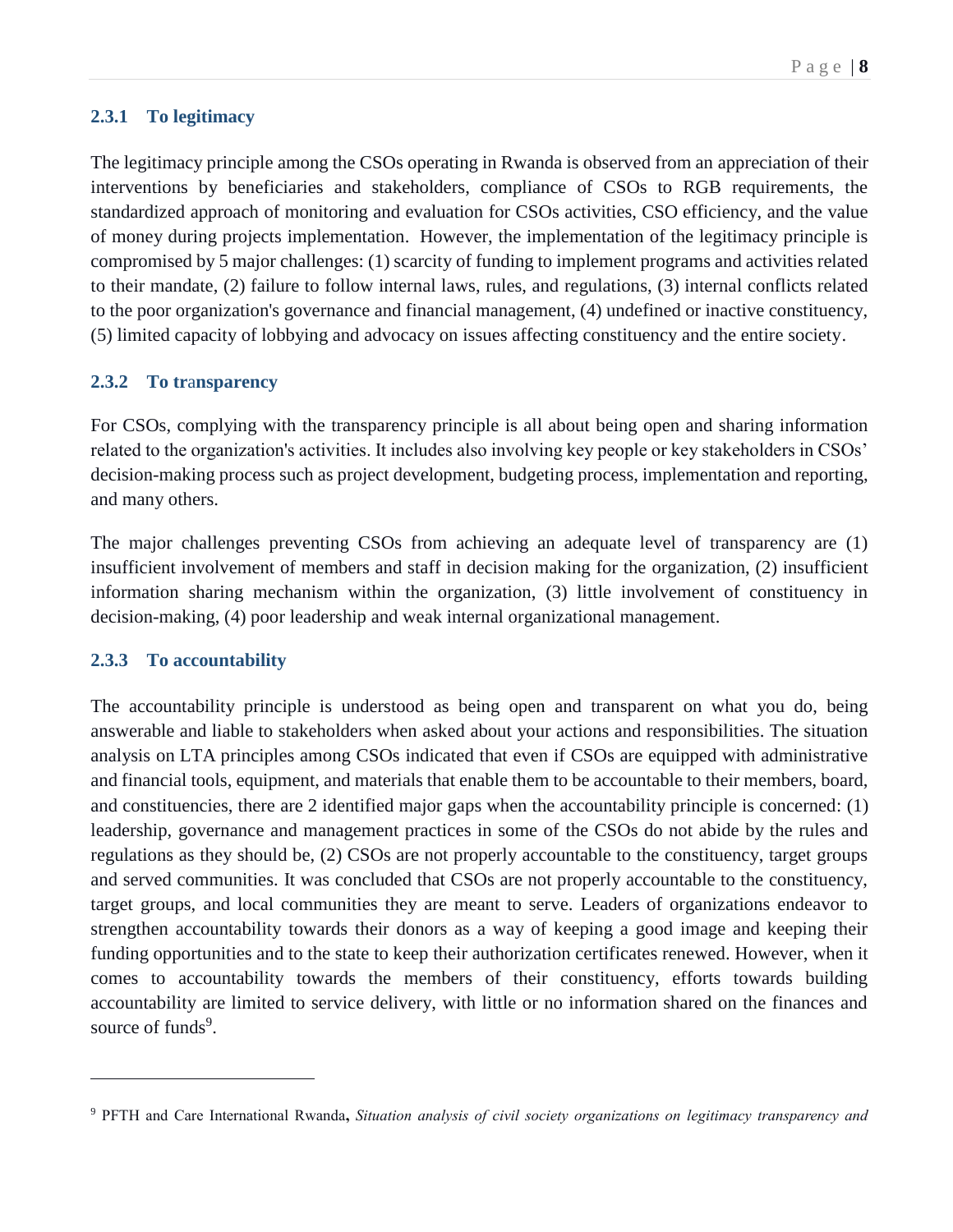For Rwandan CSOs to overcome challenges and well effectively implement LTA principles, RCSP and Umbrella organizations need to establish a framework that enables the CSOs to initiate and commit to the organizational change based on the international core values and standards, provisions of national laws, and what LTA principles entail by considering their different forms and dimensions. Beyond that, achieving a high level of implementation and compliance with LTA principles shouldn't be seen only as having legal documentation, or by merely being equipped with policies and rules that are not effectively applied, but also as something of high values and benefits to be owned and embedded in the entire life and daily operations of all CSOs.

## <span id="page-9-0"></span>**3. INTERNATIONAL PRINCIPLES PARTAING TO LTA**

This section presents a quick review of international standards, core values, principles, national laws, and regulations about LTA. It explains how LTA principles are emphasized at the international level for CSOs to keep their reliability as strong partners in the international and local development perspectives.

#### <span id="page-9-1"></span>**3.1. Universal core-values**

The values of the CSOs, as a concept, can be synonymous with "principles" and it means the inner guidelines or the borders of moral and ethical values within which CSOs operate, and which they must adhere to and comply with. Such core values are critical measures of a civil society's legitimacy and form the foundation on which work is performed and which determines the behaviors of the CSO. For the implementation of this particular LTA framework in Rwanda, the following international value score values will be observed:

#### <span id="page-9-2"></span>**3.1.1. CSOs work by compassion**

This core value is universal, and it is the essence for the reason of being of any organization. It entails the commitment to speak for the members, beneficiaries, and the voiceless in search of their empowerment and dignity, or to provide direct support to vulnerable people, groups, and communities in need. The birth and rise of the CSOs are built on a commitment to creating a society and a world that is fit for the people, many of them with the least power and consideration through putting into action the values of empathy and humanitarian commitment<sup>10</sup>. Compassion remains a signature value for CSO's existence and active role in society more than ever.

#### <span id="page-9-3"></span>**3.1.2. CSOs are autonomous**

They are free to focus on any topic of common or public interest without limitation. They are governed by their by-laws, which define their vision, mission, goals, strategies, internal policies, internal and democratic decision-making, bodies elected by themselves, and management rules. CSOs may take part in public discussions but should keep standing bound by mandatory codes of ethics written into the founding documents, national laws, and the international and universal principles of Civil Society. They

 $\overline{a}$ 

*accountability in Rwanda, July 2021*

<sup>10</sup> CIVICUS. (2020). *State of report civil society 2020. The year in review*. https://www.azores.gov.pt/NR/rdonlyres/D21CF49B-EF59-4E76-88BD-5D0EEC3A2D4F/1098978/PlanoARPLAlcool.pdf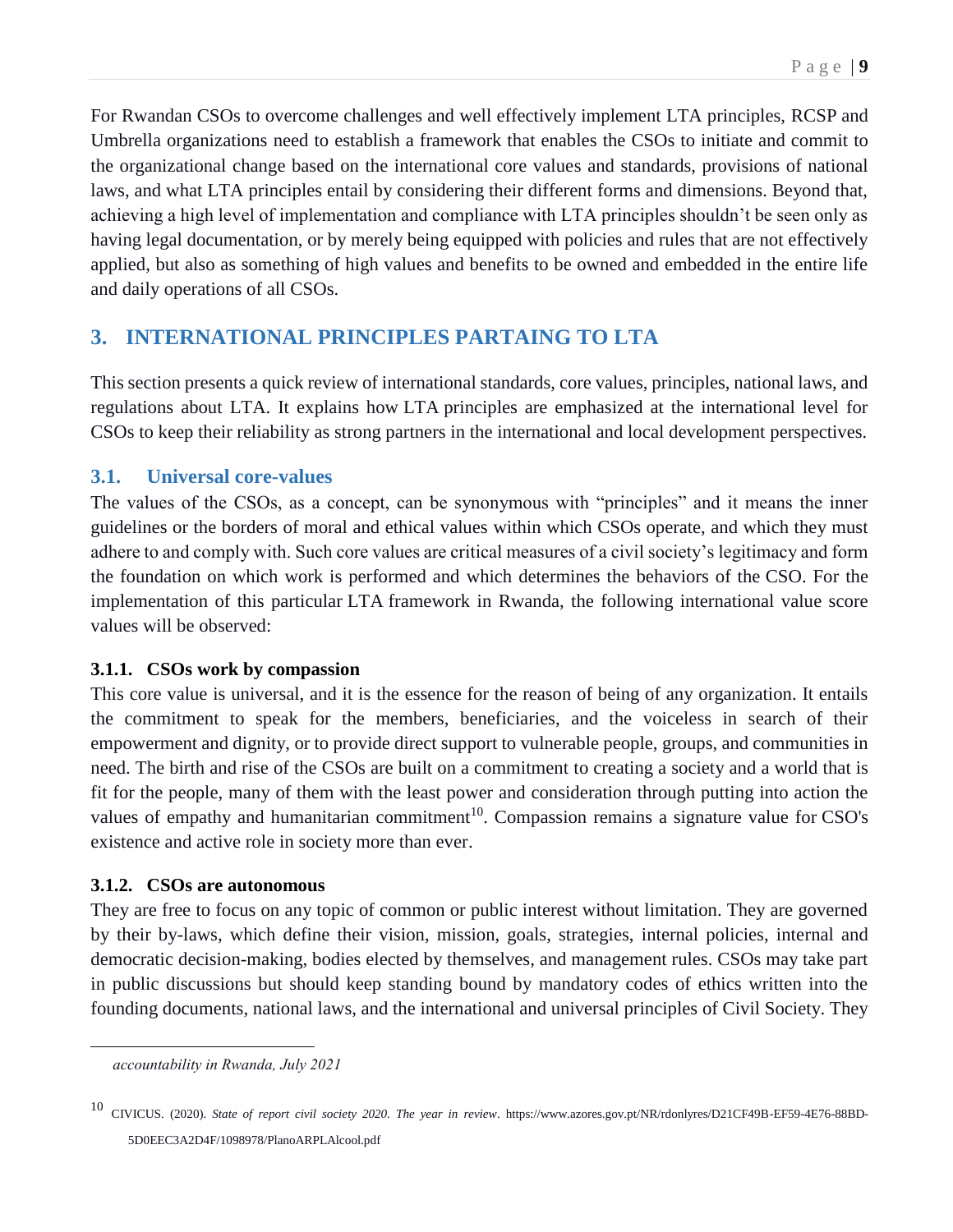agree on the centrality of autonomy as a CSO characteristic, and this is usually referred to as the freedom and independence of civil organizations to set their agenda without the direct intervention or dictation from external forces, especially the state and/or donors.

#### <span id="page-10-0"></span>**3.1.3. CSOs are guided by voluntarism**

CSOs vary from small membership organizations, informal, semi-formal, registered or not, mainly engaged in self-help activities, to medium and large-scale organizations engaged in all sorts of service delivery, sustainable development, and advocacy activities. From the start, CSO founders and members are compassionate and empathetic people who decide to create an organization in the spirit of responding to the needs of a given group or society by voluntarily gathering their ideas, joining their efforts and resources. They commit to working closely and their interest is to see changes and impact. The work done by members, leaders in governing bodies is not remunerated. Where possible, the CSO can give compensation to members and leaders who provide specific services.

#### <span id="page-10-1"></span>**3.1.4. CSOs believe in pluralism, diversity, and complementarity**

The notion of plurality indicates not only the large number and types of associations and organizations occupying the sphere they belong in. But also, the diversity of interest objectives, organizational forms, and capacities they have. CSOs are not a uniform and homogeneous group of institutes. On the contrary, they are institutions with a myriad of particular interests, which have an institutional form or an institutional expression. This value requires CSOs to believe in diversity and work in complementarity with others. Joint programs and partnerships with other actors with whom they share the same goals must be initiated and strengthened.

#### <span id="page-10-2"></span>**3.1.5. CSOs are non-partisan**

They are primarily expected to speak for the voiceless for policy change and instauration. Therefore, they need not align to any political ideology to meet the universal non-partisan core value as civil society organizations. This position would hold the CSOs to only siding with the truth and rights of the people, the mandate of the CSO, and the core values it intends to exhibit. However, they know that this behavior may be seen as a sign of a lack of vibrancy among CSOs or of their limited capacity or willingness to engage in the public sphere<sup>11</sup>. In this spirit, UNDP articulates that "CSOs are non-state actors whose aims are neither to generate profits nor to seek governing power. CSOs unite people to advance shared goals and interests"<sup>12</sup>. Donors and partners such as UNDP collaborate with CSOs whose goals, values, and development philosophies align with their own.

#### <span id="page-10-3"></span>**3.1.6. CSOs are non-violent and use peaceful approaches**

Although CSOs influence policy change and advocate for the cause of the people, CSO's approaches and strategies of actions abide by the high levels of non-violence and tolerance. They strive to create nonviolence approaches in their work, change the mindset within communities, as well as promote a tolerant nature of seeking consensus on a wide range of issues at all levels and between all parties. They encourage solving disputes and conflicts in mutual and peaceful ways.

 $\overline{a}$ <sup>11</sup> Transparency International Rwanda. (2015). *Rwanda Civil Society Development Barometer*. *December*. http://www.tirwanda.org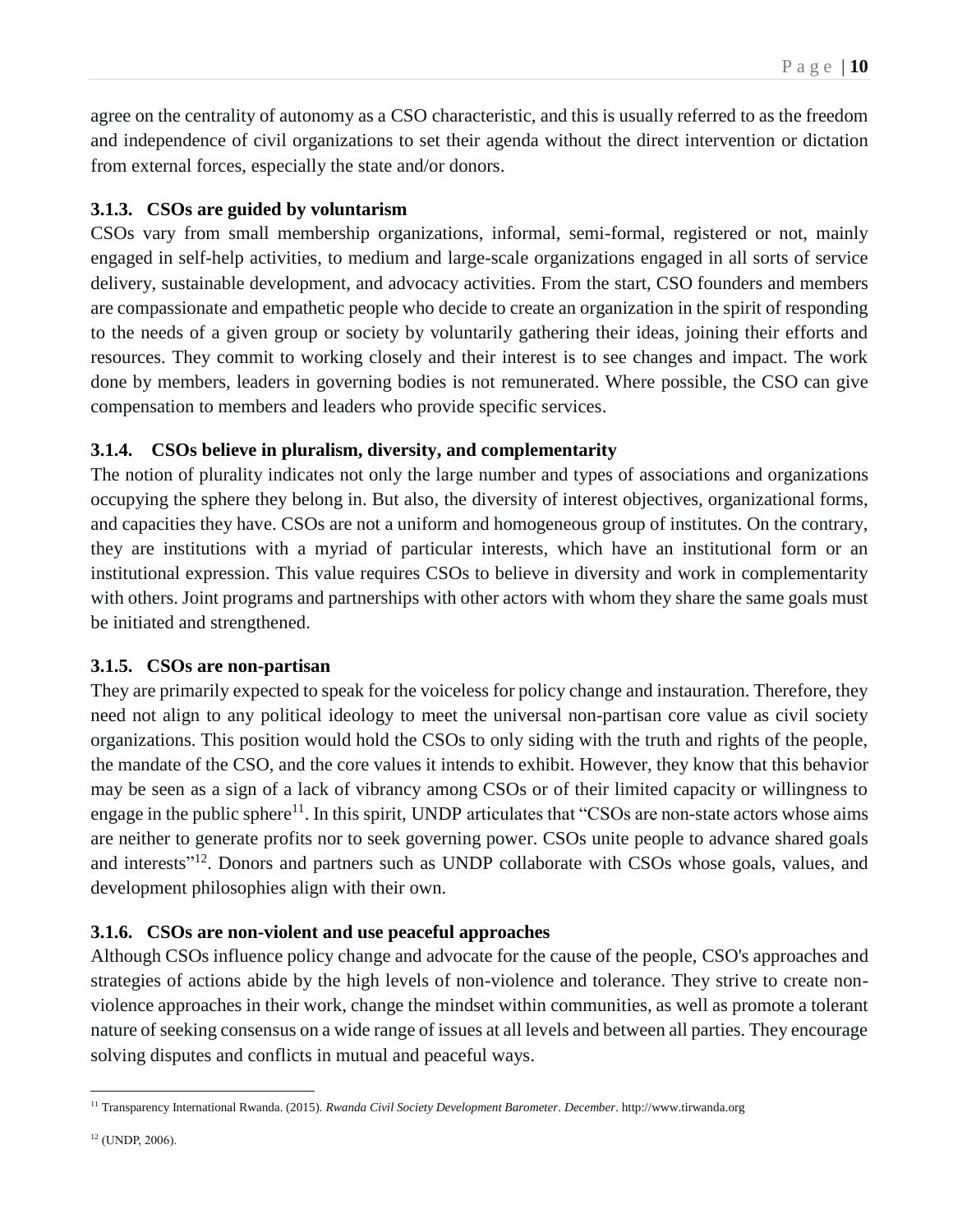#### <span id="page-11-0"></span>**3.2. Universal principles for CSOs development effectiveness**

CSOs worldwide set up an Open Forum for Development Effectiveness to create a shared framework of principles that defines effective CSO development practices and elaborate the minimum standards for an enabling environment for CSOs, while at the same time promoting civil society's essential role in the international and national development cooperation systems $<sup>13</sup>$ .</sup>

After a 2 year consultative process and several national and international meetings, CSOs, partners, governments, donors, South-South co-operators, emerging national economies agreed on eight principles for CSOs development effectiveness from 2010 defined as follows: (1) Respect and promote human rights and social justice, (2) Embody gender equality and equity while promoting women and girls' rights, (3) Focus on people's empowerment, democratic ownership, and participation, (4) Promote Environmental Sustainability, (5) Practice Transparency and Accountability, (6) Pursue Equitable Partnerships and Solidarity, (7) Create and Share Knowledge and Commit to Mutual Learning and (8) Commit to Realizing Positive Sustainable Change<sup>14</sup>.

These principles were approved in Istanbul in 2010, and they are now called "The Istanbul Principles". They serve as a guide to programs and activities of all CSOs all over the world to enable them to check their effectiveness and accountability to strengthen civic space and ensure the government does not enact stringent laws that will clamp down on the activities of  $CSOs<sup>15</sup>$ .

In this particular context, regarding the framework to implement LTA among CSOs in Rwanda, we put much emphasis on principles 2, 5, and 6.

#### **Principle 2 "Embodying gender equality and equity while promoting women and girls' rights":**

Principle 2 requires CSOs to promote and practice development cooperation embodying gender equity, reflecting women's concerns and experiences, while supporting women's efforts to realize their individual and collective rights, participating as fully empowered actors in the development process. This principle encourages CSOs to develop and implement programs that respond to the specific needs of women as a way of empowering them and transforming their lives. The pragmatic legitimacy of CSOs comes in here because the implementation of this principle includes creating an environment that respects women and promotes women's rights by adopting and strengthening sound policies and enforceable legislation for the promotion of gender equality and the empowerment of all women and girls at all levels. By ensuring women's full and effective participation and equal opportunities for leadership at all levels of decision-making in political, economic, and public life, CSOs will be contributing to the elimination of all forms of inequalities, discriminations, and any harmful practice against women in Rwanda.

#### **Principle 5 "Practicing Transparency and Accountability":**

Principle 5 concerns encouraging CSOs to demonstrate a sustained organizational commitment to transparency, accountability, and integrity in their internal operations. The implementation of this

 $\overline{a}$ <sup>13</sup> Christina Bermann-Harms and Nora Lester Murad, *Putting the Istanbul Principles into Practices.* 

<sup>14</sup> Christina Bermann-Harms and Nora Lester Murad, *Putting the Istanbul Principles into Practices*

<sup>15</sup> Idem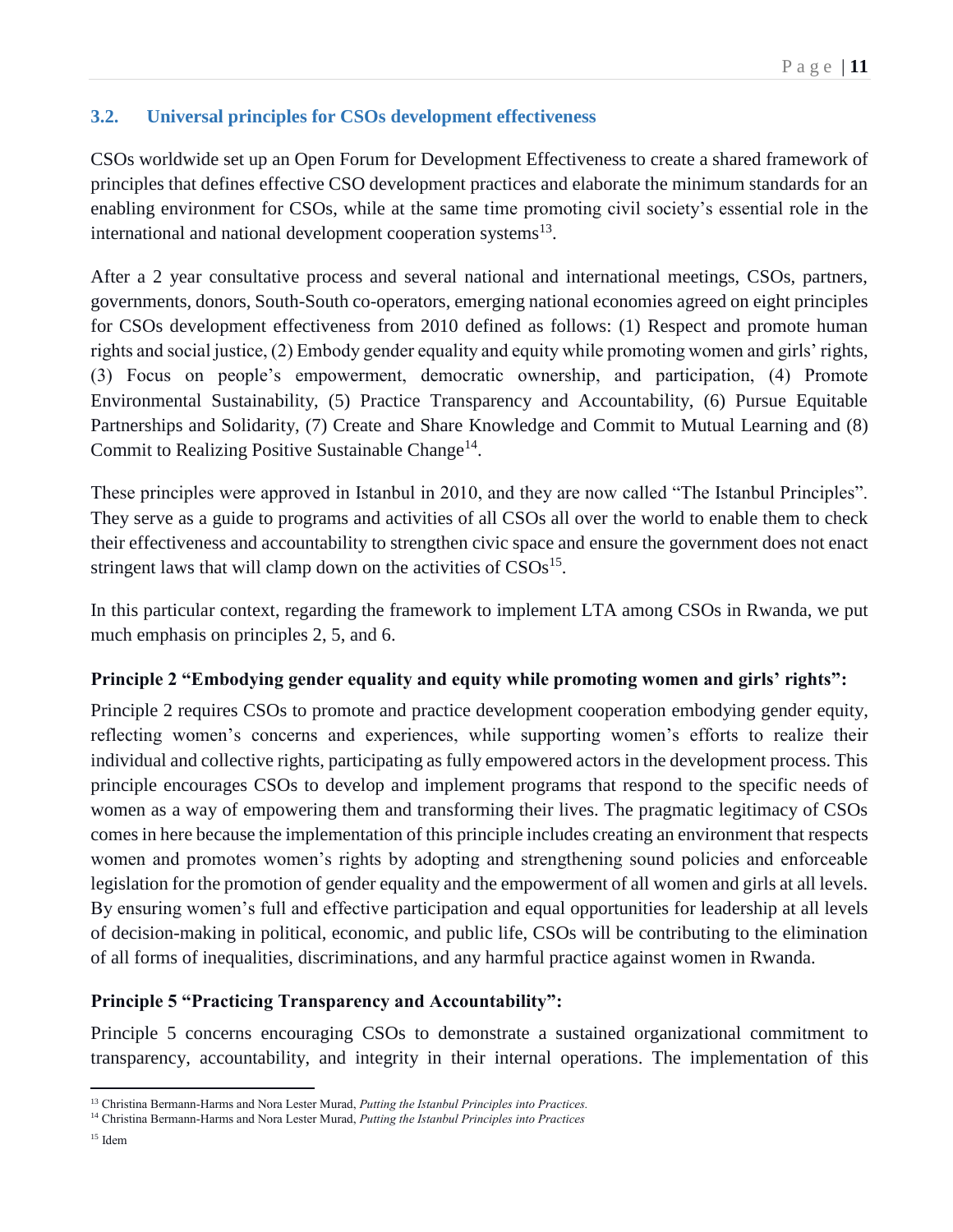principle encourages CSOs, those of Rwanda included, to be transparent and accountable enough vis-àvis their constituency, members, and boards e.g., CSOs leaders, answering members' questions at general meetings, holding open and fair elections for board members; share the organization's audit reports and any other information to public, members, staff, and constituency, etc.

### **Principle 6 "Pursuing Equitable Partnerships and Solidarity":**

Principle 6 recommends CSOs to commit to transparent relationships with peers, other development actors, freely and as equals, based on shared development goals and values, mutual respect, trust, organizational autonomy, long-term accompaniment, solidarity, and global citizenship<sup>16</sup>.

In the effort to implement principle 6, CSOs create equitable and effective partnerships through joint programs and activities with their peers and partners. Implementation of this principle may be a solution to the scarcity of funds and financial viability of CSOs. Their policy advocacy interventions through strong coalitions and alliances should be enhanced by portraying reality to promote a deeper public awareness and committed citizen engagement on major issues. Regular communications and genuine inclusion will help CSOs maintain good relationships with the people and partners interested, and get full support from the constituency involved.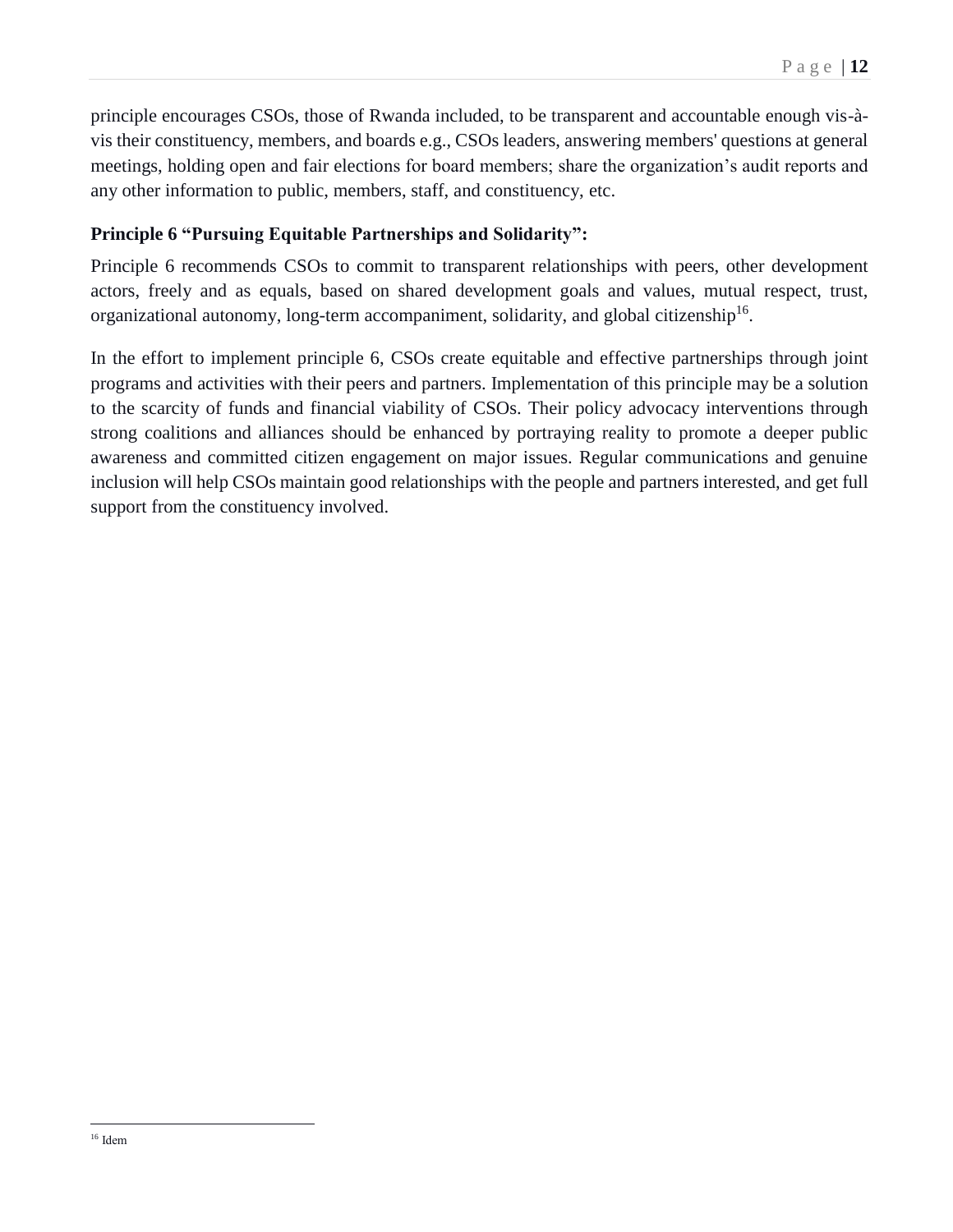## <span id="page-13-0"></span>**4. LEGAL AND REGULATORY FRAMEWORK PROMOTING LTA PRINCIPLES IN RWANDA**

This section amplifies why compliance with LTA principles is a must for CSOs through the legal and regulatory lens in the Rwandan context.

## <span id="page-13-1"></span>**4.1 At the national level**

The Constitution of the Republic of Rwanda of 2003, revised in 2015, provides fundamental human rights and duties of the citizen<sup>17</sup>. In its articles 12 to 43, the constitution recognizes the freedom of the press, freedom of expression, and freedom of assembly and association. The right to form and manage a CSO in Rwanda is primarily based on these articles. Beyond this, the Government of Rwanda has ratified many international conventions and treaties about the human rights, freedoms, and civil liberties of people<sup>18</sup>.

Based on the provisions of the constitution and the ratified conventions, and given the growing number of civil society organizations, the government of Rwanda enacted the national laws such as the law N°04/2012 of 17/02/2012 governing the organization and the functioning of national nongovernmental organizations, Nº05/2012 of 17/02/2012 governing the organization and functioning of international non-governmental organizations and the law N°06/2012 of 17/02/2012 determining organization and functioning of faith-based organizations. Also, the law N°04/2012 of 017/02/2012 governing the organization and the functioning of national non-governmental organizations concerns all CSOs.

The legal framework indicates that CSOs may create partnerships with the government and other interested stakeholders. They are free to determine their organizational structures, mission, objectives and organs, and leaders and require their approval by RGB after being verified by the Notary. CSOs choose their constituency to work with and for and design their operational plans. The interested CSO applies for their registration to RGB and their application is submitted with notarized statutes and minutes of the General Assembly meeting, recommendation letter from the districts of operations. Other documents include the Curriculum Vitae of key representatives and their Criminal Records certificates, the appointment letter of its representatives along with their acceptance and readiness letter to assume the responsibilities, and a one-year action plan, among others.

It is noted that CSOs are allowed to work before their registration by RGB (article 16 of law  $N^{\circ}$  04/2012) when they are known by local authorities of the chosen district or administrative sectors. However, CSOs are required to annually submit their plans and reports to JADF and RGB. The request for submitting action plans, budgets, and reports are solely for transparency, coordination, and monitoring of the impact the activities of CSOs operating in Rwanda have had on the community.

 $\overline{a}$ <sup>17</sup> The government of Rwanda, Official Gazette n° Special of 24/12/2015.

<sup>18</sup> HRC, *Status of the ratification of international and regional human rights instruments by Rwanda, 2nd Edition 2017.*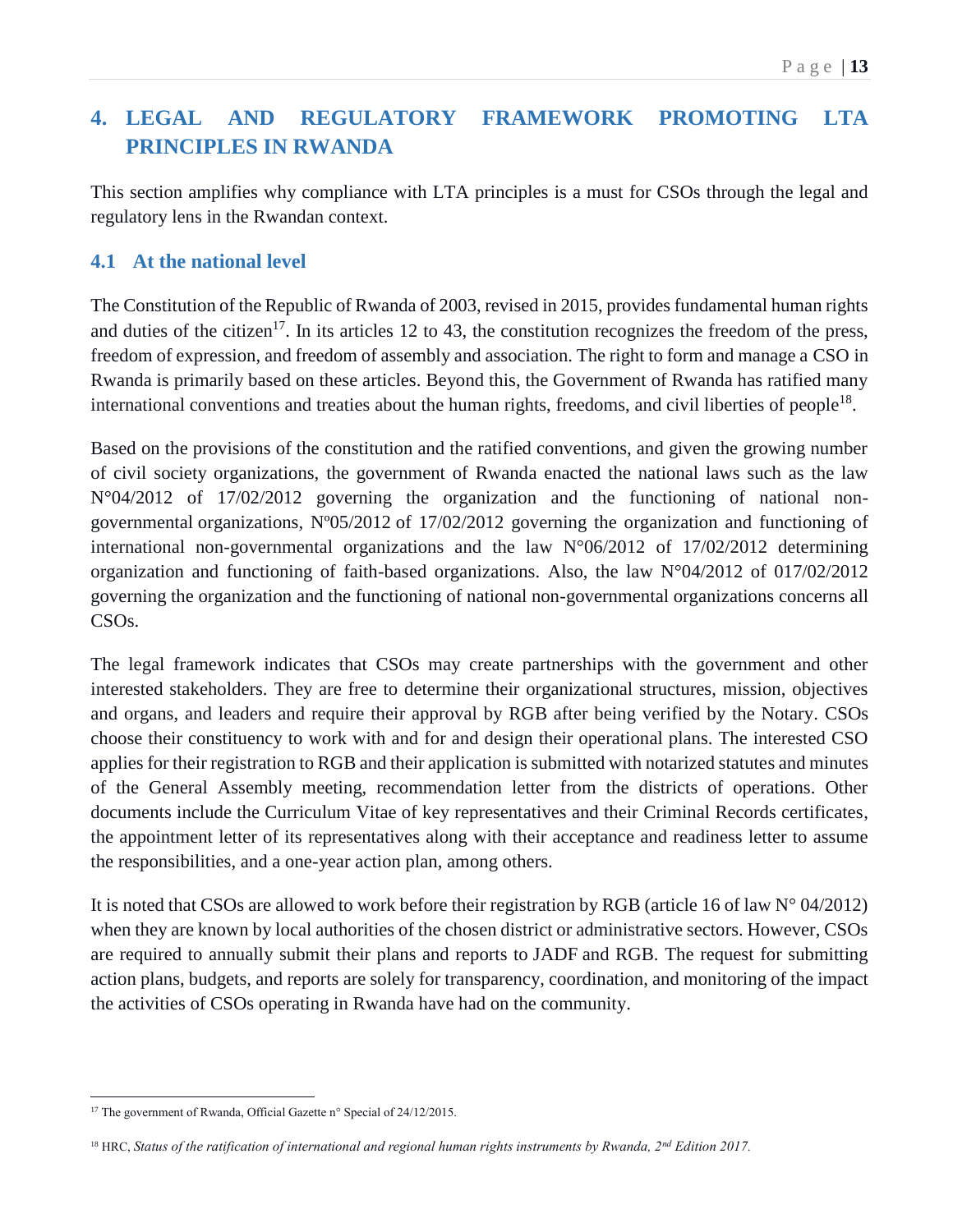#### <span id="page-14-0"></span>**4.2 At the district level**

To emphasize LTA and collaboration, the Government of Rwanda through the Prime Minister's instructions n°003/03 of 03/07/2015, established a Joint Action Development Forum (JADF), operating at the district level. The JADF was created in consideration of the role played by development stakeholders in the implementation of District development plans and the need for each stakeholder to be informed on the activities of their peers for better coordination<sup>19</sup>. JADF members come from institutions and organizations operating at the district level including public, private, local, and international NGOs, faith-based-based organizations, and other development partners. The JADF mission is to ensure sustainable socio-economic development and improved service delivery for Rwandan communities through active participation, dialog, and accountability by sharing information, effective coordination of stakeholders' interventions in decentralized entities.

#### <span id="page-14-1"></span>**4.3 At the organization level**

During the registration process, and in compliance with the laws, RGB encourages every CSO to ensure it applies legitimacy, transparency, and accountability principles within itself. Subsequently, organizations present the notarized institutional statutes and action plans with budgets. The signed and notarized statutes serve to indicate the organizational efforts to pursue the principles of LTA at the organization level. The documents describe the purpose of the association, governing bodies, rights and obligations of members, and the operating rules. The statutes are complemented and accompanied with a series of other internal policies, rules, and regulations such as human resources manual, administrative and financial procedure manuals, codes of conduct and ethics, procurement manual, anti-fraud/corruption policy, and any other policy that the organization will see necessary to improve transparency, legitimacy, and accountability towards its constituency, government, and partners.

Implementing and complying with LTA principles is not an option for Rwandan CSOs. Rather, it is a pre-condition, a pre-requisite for any CSO that seeks to operate, grow, execute its mandate, develop and implement programs, create impact, and bring about positive changes in the social and economic development of the country.

 $\overline{a}$ 

<sup>19</sup> Government of Rwanda, Prime Minister's Instructions N°003/03 Of 03/07/2015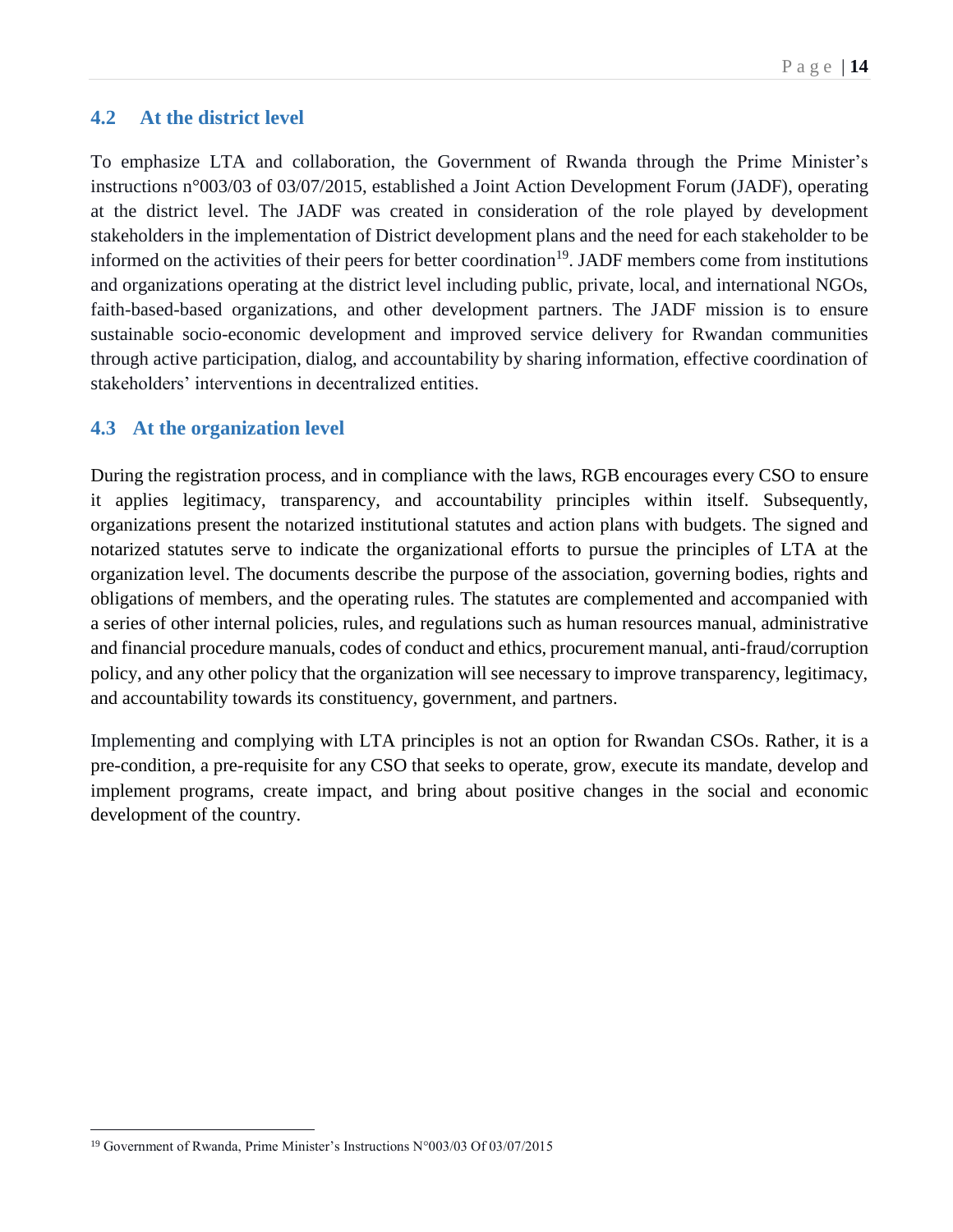## <span id="page-15-0"></span>**5. ROADMAP TO IMPLEMENTING LTA PRINCIPLES IN RWANDA**

## <span id="page-15-1"></span>**5.1 Introduction**

This particular section presents the theory of change and the overall goal CSOs shall pursue while implementing LTA and the strategic objectives that will assist every CSO to attain the goal. The section also presents outcomes, activities, roles, responsibilities, and strategies that can help every CSO to build its trust, influence, and sustainability. Further, the section presents an implementation, monitoring, and evaluation framework with summarizing outcomes, outputs, indicators, and activities. The logical framework will guide users to monitor compliance, progress and take the right decisions on time.

| <b>PRINCIPLE</b>                                                                                             | $\overline{\mathbf{H}}$                                                                                                                                                                                                                                                                                                                                                                                                                                                                                                                                                                                                          |  | <b>THEN</b>                                                                                                                                                                                                                                                                                                                                                                                                                                                          |
|--------------------------------------------------------------------------------------------------------------|----------------------------------------------------------------------------------------------------------------------------------------------------------------------------------------------------------------------------------------------------------------------------------------------------------------------------------------------------------------------------------------------------------------------------------------------------------------------------------------------------------------------------------------------------------------------------------------------------------------------------------|--|----------------------------------------------------------------------------------------------------------------------------------------------------------------------------------------------------------------------------------------------------------------------------------------------------------------------------------------------------------------------------------------------------------------------------------------------------------------------|
| Legitimacy                                                                                                   | RCSP and member organizations comply with<br>national policies and laws regulating the civil<br>society arena, and IF they set and respect internal<br>rules and regulations, involve members and<br>constituencies when developing and implementing<br>justifiable programs, projects, and actions that are<br>aligned with their vision and mission,                                                                                                                                                                                                                                                                           |  | The<br>level<br>of<br>responsiveness,<br>of<br>representation<br>members,<br>effectiveness,<br>reputation,<br>and<br>Civil<br>of<br>acceptance<br>society<br>organisations as development actors and<br>agents of change will be improved.<br>Moreover, CSOs' projects, goals and<br>activities will be more appropriate,<br>proper, and making sense to the<br>members,<br>constituency,<br>served<br>communities, donors, government and<br>to the larger society. |
| Transparency                                                                                                 | RCSP and its member organizations become more<br>democratic, open, and committed to transparency.<br>As a result, they will regularly share decisions,<br>plans, and finances with internal and external<br>stakeholders, by strengthening and using proper<br>management systems, procedures, and tools as well<br>as established communication channels.                                                                                                                                                                                                                                                                       |  | The level of decision making and their<br>implementation processes, clarity of<br>procedures<br>and<br>processes<br>in<br>governance, programs, operations and<br>finance management, CSO credibility,<br>trust, reputation and liability will be<br>much improved and organizational<br>goals will be achieved.                                                                                                                                                     |
| Accountability                                                                                               | RCSP and member organizations justify their reason<br>of being, act in conformity with central social norms<br>and values, implement actions that promote changes<br>and generate impact, and IF they are transparent and<br>accountable to members, Board of directors, and<br>staff who invest time and expertise in the CSO work,<br>to donors who provide funds and government who<br>sets and controls legal and regulatory framework, to<br>constituencies, beneficiaries and target groups who<br>expect good services, representation, and advocacy<br>and to peers and allies for more synergy and fair<br>partnership. |  | The CSOs will reach and keep outstanding<br>performance, professionalism, visibility in<br>governance and programs management,<br>high credibility with a positive impact on its<br>trust, reputation, financial viability. It is<br>expected that support from members,<br>donors, allies, and the entire public will<br>increase and CSOs sustainability will be<br>ensured.                                                                                       |
| Thus, IF RCSP, Umbrellas and member organizations willingly, enthusiastically, and effectively implement LTA |                                                                                                                                                                                                                                                                                                                                                                                                                                                                                                                                                                                                                                  |  |                                                                                                                                                                                                                                                                                                                                                                                                                                                                      |

## <span id="page-15-2"></span>**5.2 Theory of change for LTA implementation framework**

principles as main prerequisites, intertwined and enablers for a strengthened and sustainable CSO, also called the main drivers of organizational readiness for sustainability, **THEN** CSOs operation capacity, outreach, influence, and financial viability will be increased while their voice will be heard. CSOs will provide high-quality services to their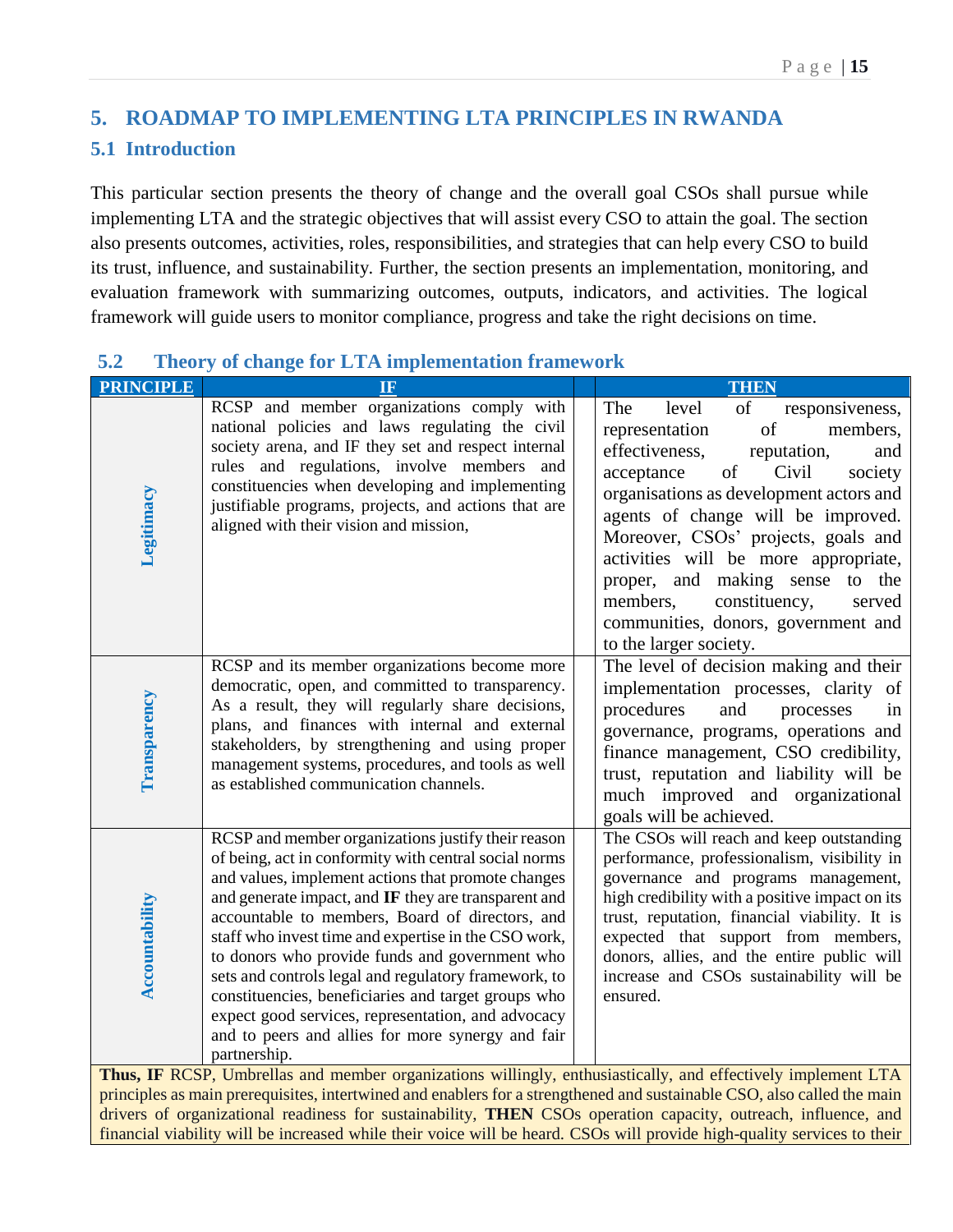members and constituencies, implement transformative and impactful actions, and will successfully conduct policy advocacy interventions, with a high level of influence and impact on policy change within the country.

#### <span id="page-16-0"></span>**5.3 Overall Goal**

The overall goal for this framework is to "*guide and enhance the effective implementation of legitimacy, transparency and accountability principles within civil society organizations in Rwanda*".

#### **5.3.1 Specific Objectives**

Four specific objectives (SO) were identified to ensure that LTA principles are established to enable CSOs to achieve the highest possible levels of honesty, openness, and morale:

#### **SO1. Build CSOs that develop and respect national policies, internal rules, regulations, and procedures aligned with their mandate and connected to the constituencies' interests.**

This particular specific objective aims at helping CSOs to attain a high level of legitimacy by clearly aligning their programs, projects, and activities with their mission, vision, mandate, and social values. It will require CSOs to identify needs, assess issues affecting people, and understand the expectations of their constituencies to learn and plan how to serve and satisfy their interests. CSOs will involve their constituency, members, and target beneficiaries in the planning and implementation of programs, by ensuring that they improve people's lives and generate tangible impact. In the daily operations, governance and management, CSOs will observe universal core values and international standards. National policies and laws adopted by the government, as well as internal, policies, rules, and regulations developed by CSOs, will be properly enforced and monitored.

The improved level of legitimacy will certainly increase CSOs visibility, good image, trust, and the support from constituency and supporters.

#### **SO2**. **Establish and strengthen transparent mechanisms that promote effective engagement and trust of the CSO's main actors.**

By establishing and strengthening internal and external transparent mechanisms, this specific objective will improve the capacity of CSOs in terms of openness, internal and external information sharing. Internal and external stakeholders will have easy access to what the CSO does, why, and how it does it openly and transparently. Activities such as participatory planning and budgeting, monitoring and evaluation sessions, annual general assembly meetings, quarterly board meetings, and regular management meetings, ease access to information, share narrative reports of the organization, disclosure of financial statements, organizing transparent and democratic board elections, organizing democratic and competitive elections of other internal governing bodies, respect of administrative and financial procedures, proper enforcement of rules and decisions made by governing bodies, information on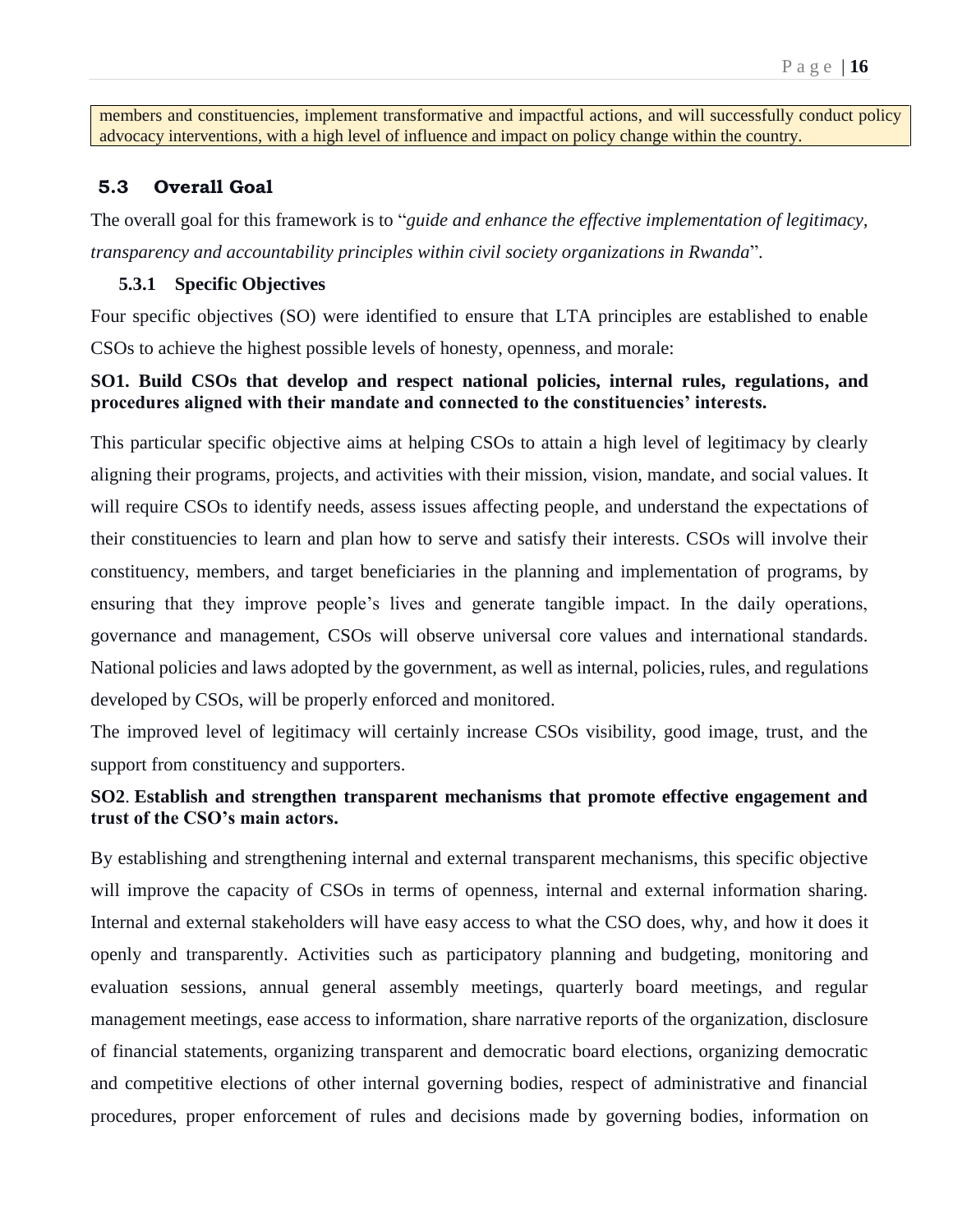political positions, participatory budgetary review, share procurement, and audit reports, etc. will be regularly and effectively conducted. The improved level of transparency will significantly reduce power abuse, internal conflicts, staff turn-over, internal and external suspicions while increasing the trust, engagement, ownership, and support to the CSO work.

#### **SO3. Create and strengthen a culture of accountability among CSOs where accurate and complete information is regularly and timely shared with stakeholders in the decision-making, planning, and implementation processes of programs.**

This particular specific objective will enable CSOs to transform the accountability principle in organizational culture. For this to happen, **members, the Board of directors, staff, and volunteers** who invest their talents and time in CSO activities will get accurate and timely information on CSO life, programs, and operations (inward accountability). They will be allowed to raise their concerns and provide their constructive inputs on the governance, leadership, and management of their CSO in an open, free and transparent manner. **Donors** who provide funding, resources, and technical support to the CSO for the implementation of its programs will get transparent and timely information based on what has been agreed in the funding and partnership agreements. Similarly, CSOs will be encouraged and assisted to comply with the legal requirements and regulatory framework established by the Government and its regulatory agencies at national and local levels (upward accountability). To achieve this objective, CSO will also strengthen the downward accountability by involving and engaging beneficiaries and clients in the planning, implementation, monitoring, and evaluation of its programs as well as the outward accountability by strengthening cooperation, trust, information sharing, and complementarity with peers and allies. Activities such as sharing action plans and budgets, completing service agreements, providing necessary details on the CSO products and services, sharing narrative reports, financial and audit reports, participating in the monitoring and evaluation of activities, organizing accountability meetings, publications of reports, studies, financial statements will be implemented. The improved level of CSOs' accountability will increase their performance, professionalism, visibility, trust, sustainability, and influence on the big policy issues affecting society.

#### **SO4. Establish a capacity development mechanism/approach that supports RCSP member organizations to integrate and implement LTA principles through regular self-assessment and capacity building. that focuses on coaching, mentorship, peer learning, and improved coordination among CSOs.**

To reach out and expand the benefits of the LTA principles among CSOs in Rwanda, RCSP and umbrella organizations will play their role of capacity building by fostering synergy and strengthening coordination mechanisms among members. For this to happen, the implementation of LTA principles will require contextualized and regular civil society capacity self-assessment and capacity-building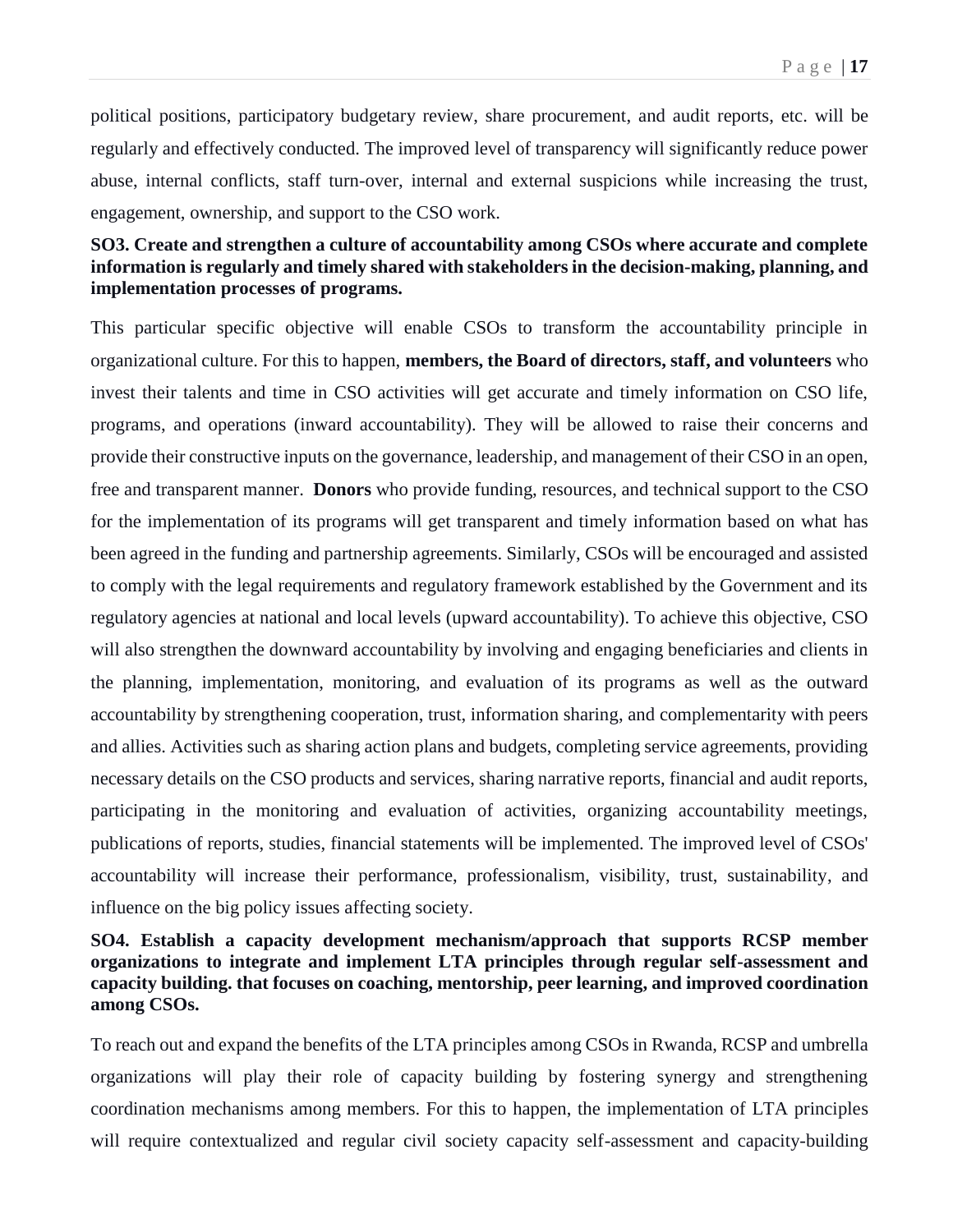interventions among members. The new form of capacity building will be based on results from the organizational capacity assessment and a capacity plan developed by every CSO itself, with RCSP and/or umbrella technical support. The process will put much emphasis on coaching, mentorship, interorganizational visits, peer learning, exchange of expertise among CSOs. The increased capacity of CSOs will allow them to have proactive and influential leaders, recruit and retain highly competent staff, attract and maintain good relationships with government and donors, mobilize and manage enough resources, build strong alliances with a network of supporters, and implement sustainably transformative actions.

## <span id="page-18-0"></span>**5.4 Strategies for achieving the LTA within RCSP member organizations**

| <b>Strategic Objectives</b>                                                                                                                                                                                                                                                            | <b>Outcomes</b>                                                                                                                                                                                                                                                                                                                                                                                           | <b>Implementation strategies</b>                                                                                                                                                                                                                                                                                                                                                                                                                                                                                                                             |
|----------------------------------------------------------------------------------------------------------------------------------------------------------------------------------------------------------------------------------------------------------------------------------------|-----------------------------------------------------------------------------------------------------------------------------------------------------------------------------------------------------------------------------------------------------------------------------------------------------------------------------------------------------------------------------------------------------------|--------------------------------------------------------------------------------------------------------------------------------------------------------------------------------------------------------------------------------------------------------------------------------------------------------------------------------------------------------------------------------------------------------------------------------------------------------------------------------------------------------------------------------------------------------------|
| <b>SO1.</b> Build CSOs<br>that<br>develop<br>and<br>respect<br>national policies, internal<br>regulations,<br>rules,<br>and<br>procedures aligned<br>with<br>their<br>mandate<br>and<br>connected<br>the<br>to<br>constituencies' interests.                                           | Internal<br>regulations,<br>rules,<br>structures,<br>systems,<br>and<br><b>RCSP</b><br>procedures<br>among<br>member<br>organizations<br>are<br>aligned with<br>updated,<br>the<br>and connected to<br>mandate,<br>members' and constituencies'<br>interests.                                                                                                                                             | 1. Revisiting, completing internal rules and<br>regulations, and strengthening the internal and<br>external compliance mechanisms.<br>Developing,<br>reviewing,<br>2.<br>and<br>widely<br>communicating the organization profile that<br>highlights CSO background, mandate, goals,<br>programs, approaches, guiding principles, and<br>core values.<br>Developing and/or updating CSOs strategic<br>3.<br>plans as well as Funds and resource<br>mobilization strategies.<br>Applying the provisions of the code of ethics<br>4.<br>as adopted by the RCSP. |
| Establish<br>SO <sub>2</sub> .<br>and<br>strengthen<br>transparent<br>mechanisms that promote<br>effective engagement and<br>trust of the CSO's main<br>actors.                                                                                                                        | Transparent mechanisms are<br>strengthened among<br><b>RCSP</b><br>member organizations where<br>internal<br>and<br>external<br>stakeholders are more engaged<br>and regularly informed on the<br>CSO decisions, operations, and<br>finances<br>openly<br>and<br>transparently.                                                                                                                           | Constitute and reinforce senior management<br>1.<br>teams and make them operational and open.<br>Organize regular meetings where board<br>2.<br>members can discuss with staff.<br>3. Establishing and empowering a steering<br>committee in charge of monitoring and<br>evaluating the implementation of LTA<br>principles within RCSP, umbrellas, and single<br>CSO <sub>s</sub> .<br>Applying the provisions of the code of ethics<br>4.<br>as adopted by the RCSP                                                                                        |
| <b>SO3.</b> Create and strengthen<br>a culture of accountability<br>CSOs<br>where<br>among<br>complete<br>and<br>accurate<br>information is regularly<br>and timely shared with<br>stakeholders<br>in<br>the<br>decision, planning,<br>and<br>implementation processes<br>of programs. | Accurate<br>and<br>required<br>information<br><b>CSO</b><br>the<br>on<br>decisions,<br>programs,<br>plans,<br>achievements, and finances, are<br>regularly<br>and<br>timely<br>communicated to<br>members,<br>board of directors, governing<br>bodies, staff, constituencies<br>and target groups, donors,<br>government agencies, and key<br>using<br>partners<br>appropriate<br>platforms and channels. | 1. Development and effective implementation of<br>the internal and external communication<br>strategy through a participatory process.<br>Effective use of new information<br>2.<br>and<br>communication technologies by strengthening<br>and sustaining good relationships with media.<br>CSOs would take advantage of their websites<br>and social media.<br>Applying the provisions of the code of ethics<br>3.<br>as adopted by the RCSP                                                                                                                 |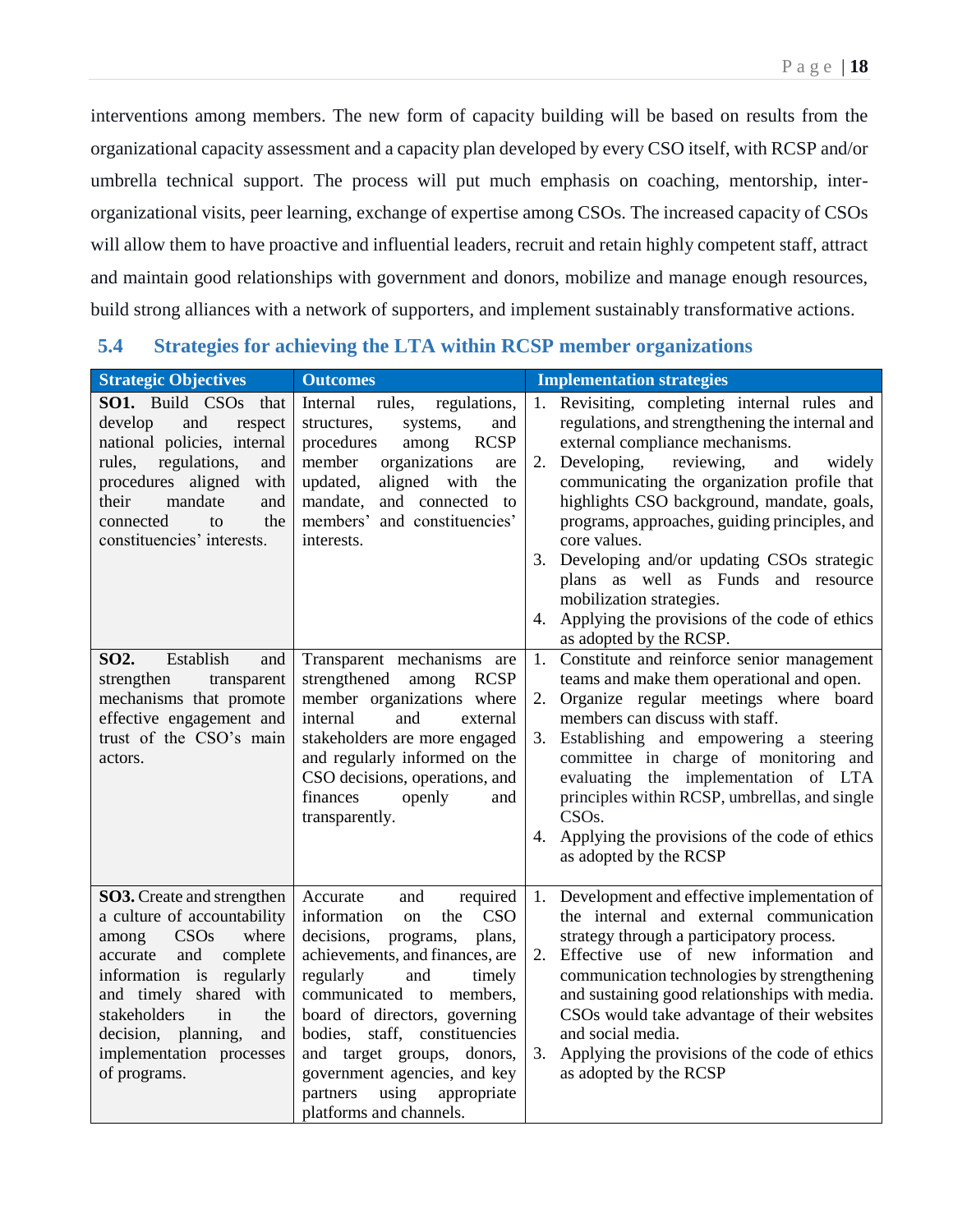| <b>SO4.</b> Establish a capacity | Adapted civil society capacity-  | 1. | Organizing<br>national<br>high-level<br>a      |
|----------------------------------|----------------------------------|----|------------------------------------------------|
| development                      | building mechanism/approach      |    | dissemination<br>where<br>Board<br>event       |
| mechanism/approach that          | is developed, adopted, widely    |    | representatives and Executive Secretaries will |
| supports RCSP member             | disseminated, and effectively    |    | be convened to agree on the implementation     |
| organizations to integrate       | utilized by CSOs for more        |    | processes of the approach within their CSOs.   |
| <b>LTA</b><br>implement<br>and   | compliance<br><b>LTA</b><br>with | 2. | Adoption of the Framework of LTA               |
| principles.                      | principles.                      |    | implementation among CSOs in Rwanda and        |
|                                  |                                  |    | customize it at every individual organization. |
|                                  |                                  | 3. | Applying the proposed civil society capacity   |
|                                  |                                  |    | strengthening approach on LTA principles as    |
|                                  |                                  |    | adopted by the RCSP.                           |
|                                  |                                  | 4. | Establishing and empowering a steering         |
|                                  |                                  |    | committee in charge of monitoring and          |
|                                  |                                  |    | evaluating the implementation of LTA           |
|                                  |                                  |    | principles within RCSP, umbrellas, and         |
|                                  |                                  |    | CSO <sub>s</sub> .                             |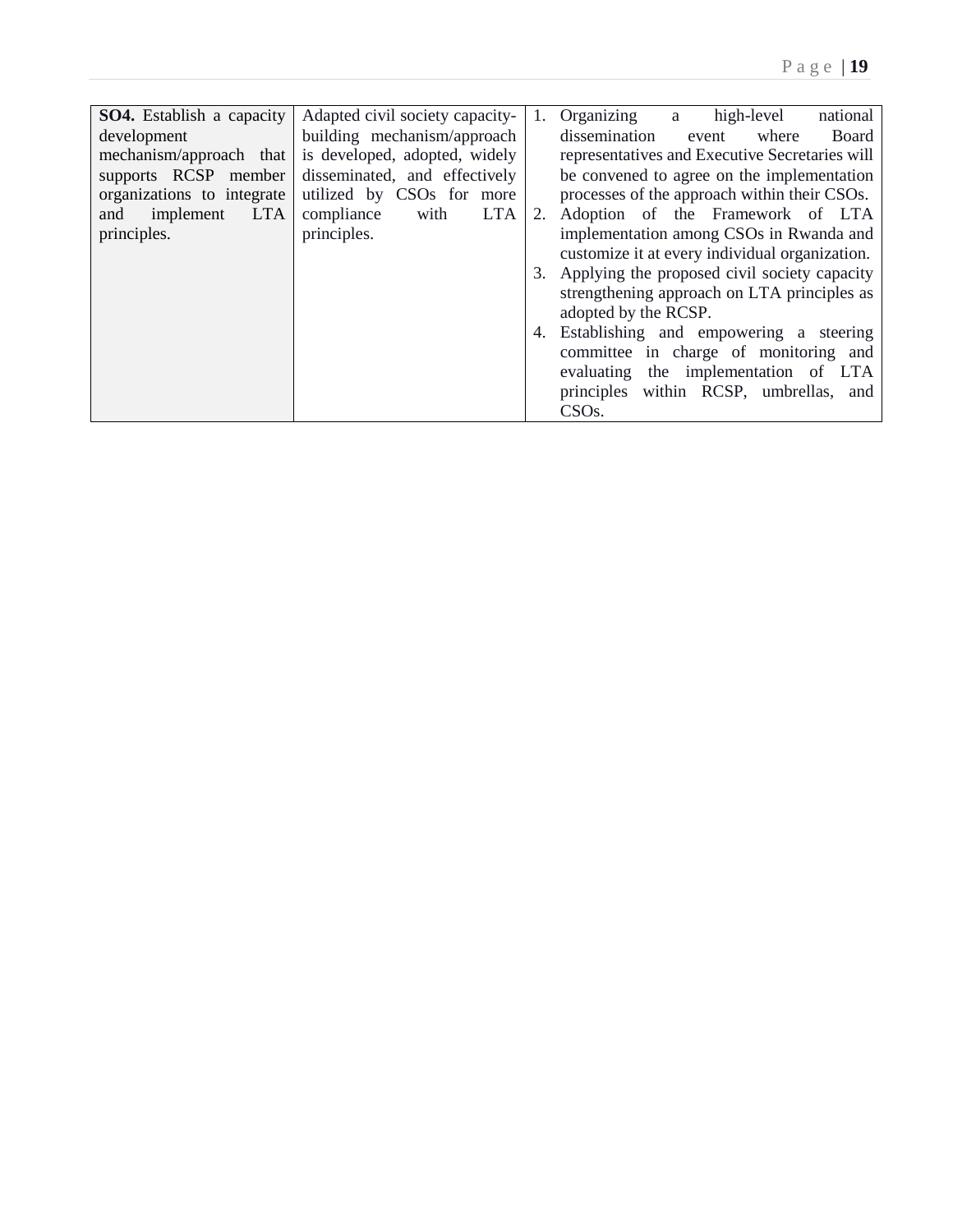#### **5.5 Implementation levels, rights, roles, and responsibilities**

**The implementation of this framework will be at three levels. At the national level**, the implementation, monitoring, and evaluation of the provisions set herein belong to RCSP. It will be done through a steering national committee composed of 5 members elected by umbrellas in the General Assembly of RCSP. At the intermediate level, **umbrella organizations, forums, and networks will ensure the implementation, monitoring, and evaluation of the framework.** They will be overseeing the effective compliance of member organizations on matters regarding LTA principles. The implementation and evaluation will be done by the Audit Committees whose mandate, role, and responsibilities will be extended to include monitoring of LTA principles within their respective organizations. Umbrellas have the right to set and adopt clear guidelines. At the **CSO level**, every member or single organization will be required to customize, observe, implement and comply with what is proposed in this framework.

<span id="page-20-0"></span>

| <b>Levels</b> and  | <b>Mandate</b>              | <b>Rights and authority of the</b>               | Roles and responsibilities of the committees                     |
|--------------------|-----------------------------|--------------------------------------------------|------------------------------------------------------------------|
| partner            |                             | organization                                     |                                                                  |
| National level,    | sustainable<br><b>Build</b> | - Elect or nominate the right people             | Advise RCSP, umbrella organizations on the implementation of     |
| <b>RCSP</b>        | umbrella                    | for the steering committee at the                | LTA principles;                                                  |
| (National          | organizations               | national level;                                  | Develop and share capacity assessment reports on identified gaps |
| <b>Steering</b>    | through<br>the              | - Set goals and specific internal                | and progress on LTA;                                             |
| <b>Committee</b> ) | implementation<br>of        | guidelines<br>make<br>to<br>umbrella             | Prevent, control scope, and resolve some conflicts about the     |
|                    | LTA principles, by          | organizations<br>answerable<br>and               | implementation of LTA principles among umbrella organizations    |
|                    | strengthening<br>the        | accountable<br>as far<br><b>LTA</b><br><b>as</b> | without interference and by using peaceful approaches;           |
|                    | capacities of<br>its        | principles are concerned;                        | Propose capacity building interventions about the implementation |
|                    | members, enhancing          | - Convene and lead meetings aimed                | of LTA principles among umbrella organizations;                  |
|                    | peer learning and           | at assessing and deciding on LTA                 | Develop and make use of the appropriate tools, mechanisms, and   |
|                    | engagement among            | implementation among umbrellas.                  | tools for effective implementation of LTA principles among       |
|                    | its members,<br>and         |                                                  | umbrellas:                                                       |
|                    | advocating for its          |                                                  | Monitor, evaluate and report on the progress, impact, and        |
|                    | members.                    |                                                  | challenges related to the implementation of LTA principles;      |
|                    |                             |                                                  | Share reports with the Board of Directors and the General        |
|                    |                             |                                                  | Assembly of RCSP;                                                |
|                    |                             |                                                  | Conduct satisfaction surveys and collect CSO's views on          |
|                    |                             |                                                  | how every party accomplish its responsibilities;                 |
|                    |                             |                                                  | Propose incentives, awards to compliant umbrella organizations;  |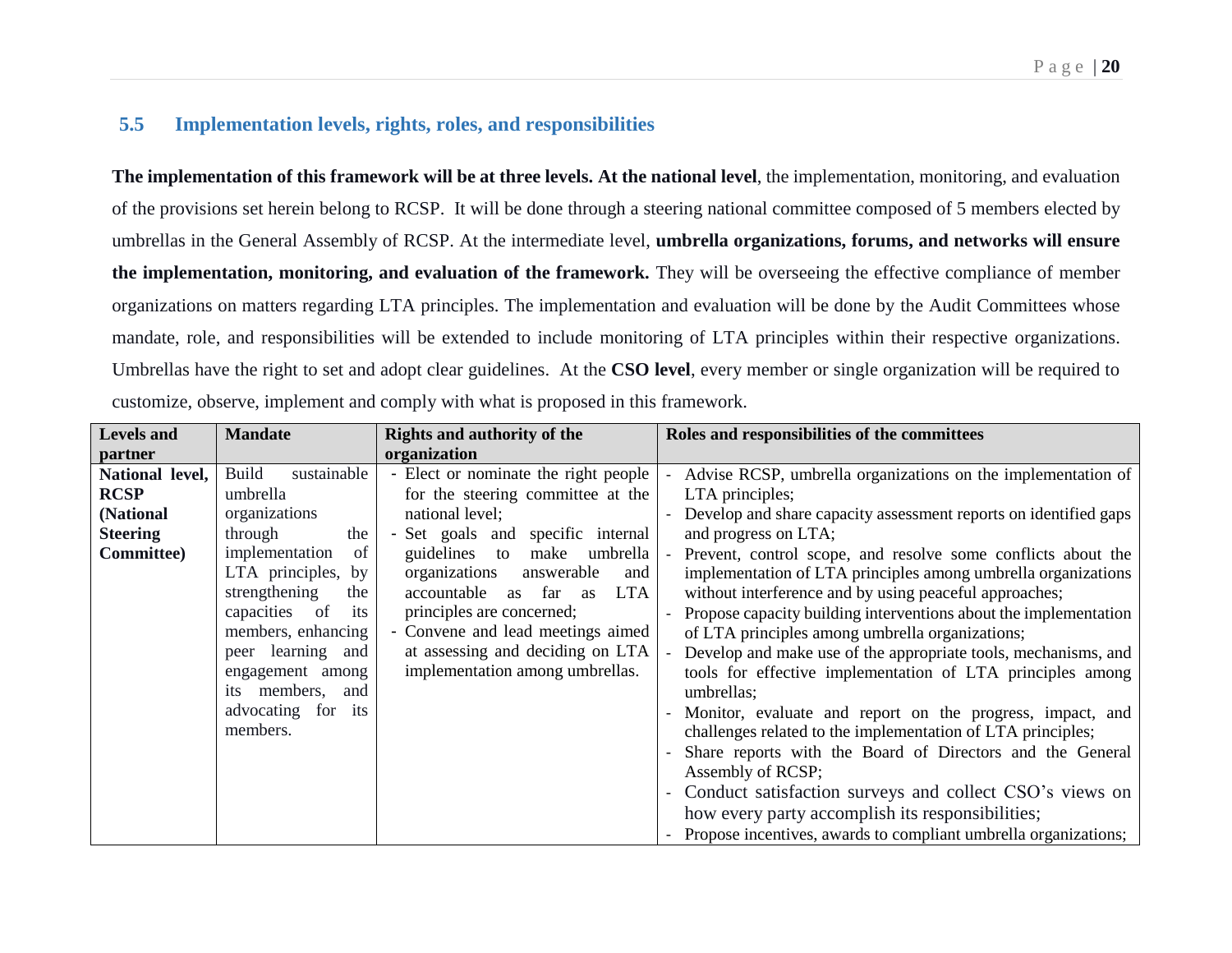|                                                                                                                                   |                                                                                                                                                                                                                                                                                                               |                                                                                                                                                                                                                                                                                                                                                                                                                                                                                                                                         | Advise the RCSP Board of Directors and General Assembly on<br>the sanctions to non-compliant organizations.                                                                                                                                                                                                                                                                                                                                                                                                                                                                                                                                                                                                                                                                                                                                                                                                                                                                                                                                                                                                         |
|-----------------------------------------------------------------------------------------------------------------------------------|---------------------------------------------------------------------------------------------------------------------------------------------------------------------------------------------------------------------------------------------------------------------------------------------------------------|-----------------------------------------------------------------------------------------------------------------------------------------------------------------------------------------------------------------------------------------------------------------------------------------------------------------------------------------------------------------------------------------------------------------------------------------------------------------------------------------------------------------------------------------|---------------------------------------------------------------------------------------------------------------------------------------------------------------------------------------------------------------------------------------------------------------------------------------------------------------------------------------------------------------------------------------------------------------------------------------------------------------------------------------------------------------------------------------------------------------------------------------------------------------------------------------------------------------------------------------------------------------------------------------------------------------------------------------------------------------------------------------------------------------------------------------------------------------------------------------------------------------------------------------------------------------------------------------------------------------------------------------------------------------------|
| <b>Intermediate</b><br>level:<br><b>Umbrella</b><br>organizations,<br>Forums,<br>and<br>networks<br>(Audit<br><b>Committees</b> ) | Facilitate<br>the<br>development,<br>coordination,<br>building,<br>capacity<br>and sustainability of<br>member<br>organizations<br>through<br>effective<br>implementation<br>of<br>LTA principles.                                                                                                            | - Set goals and specific internal<br>guidelines to make the member<br>organizations<br>answerable<br>and<br>accountable<br>as far as<br><b>LTA</b><br>principles are concerned;<br>- Resist to negative external factors<br>and manipulations;<br>- Convene and organize meetings<br>with member organizations on the<br>implementation of LTA principles                                                                                                                                                                               | Advise member organizations on the implementation of LTA<br>$\overline{\phantom{a}}$<br>principles;<br>Develop and share capacity assessment reports on identified gaps<br>and progress on LTA among member organizations;<br>Prevent, control scope, and resolve some conflicts related to the<br>implementation of LTA principles among member organizations<br>by using peaceful means and without interference;<br>Propose capacity building interventions on the implementation of<br>LTA principles among member organizations;<br>Develop and make use of the appropriate tools, mechanisms, and<br>tools for effective implementation of LTA principles among<br>member organizations;<br>Monitor, evaluate and report on the progress, impact, and<br>challenges related to the implementation of LTA principles;<br>Share reports with the Board of Directors and the General<br>Assembly of the Umbrella;<br>Propose incentives, awards to compliant member organizations;<br>Advise the Board of Directors and the General Assembly of the<br>Umbrella on the sanctions to non-compliant organizations. |
| level:<br>Lower<br><b>Member</b><br>organizations,<br>individual/<br>single<br>organizations.<br>(Audit<br><b>Committees</b> )    | Establish<br>and<br>impactful<br>manage<br>and sustainable non-<br>governmental<br>entities<br>that<br>can<br>implement<br>and<br>positive<br>generate<br>impact<br>through<br>transformative<br>actions<br>and<br>advocacy<br>interventions in a<br>legitimate,<br>transparent<br>and<br>accountable manner. | - Advise on the review, adoption, and<br>implementation<br>of<br>the<br>organizational mission, goals, and<br>plans;<br>- Advise on the review, adoption,<br>implementation, and monitoring of<br>internal<br>policies,<br>rules,<br>and<br>regulations;<br>- Elect and suspend leaders and<br>members of governing bodies;<br>- Recruit,<br>nominate,<br>evaluate,<br>promote, fire staff in all categories<br>without any external interference;<br>- Become a member and/or withdraw<br>from any umbrella, network, and/or<br>forum. | Appropriately implement the LTA principles at the organizational<br>level:<br>Ensure compliance with international, national, and internal<br>policies, laws, and regulations on LTA within the organization;<br>Set goals, plans, and control LTA implementation activities;<br>Conduct organizational capacity assessment and share outcomes<br>openly and t with internal stakeholders and potential partners;<br>Set the priorities and plan on overcoming internal weaknesses and<br>external challenges are related to the implementation of LTA<br>principles;<br>Identify, engage, and keep potential members and partners in<br>building organizational capacity<br>Revise regularly the plans for the implementation of LTA<br>principles.                                                                                                                                                                                                                                                                                                                                                                |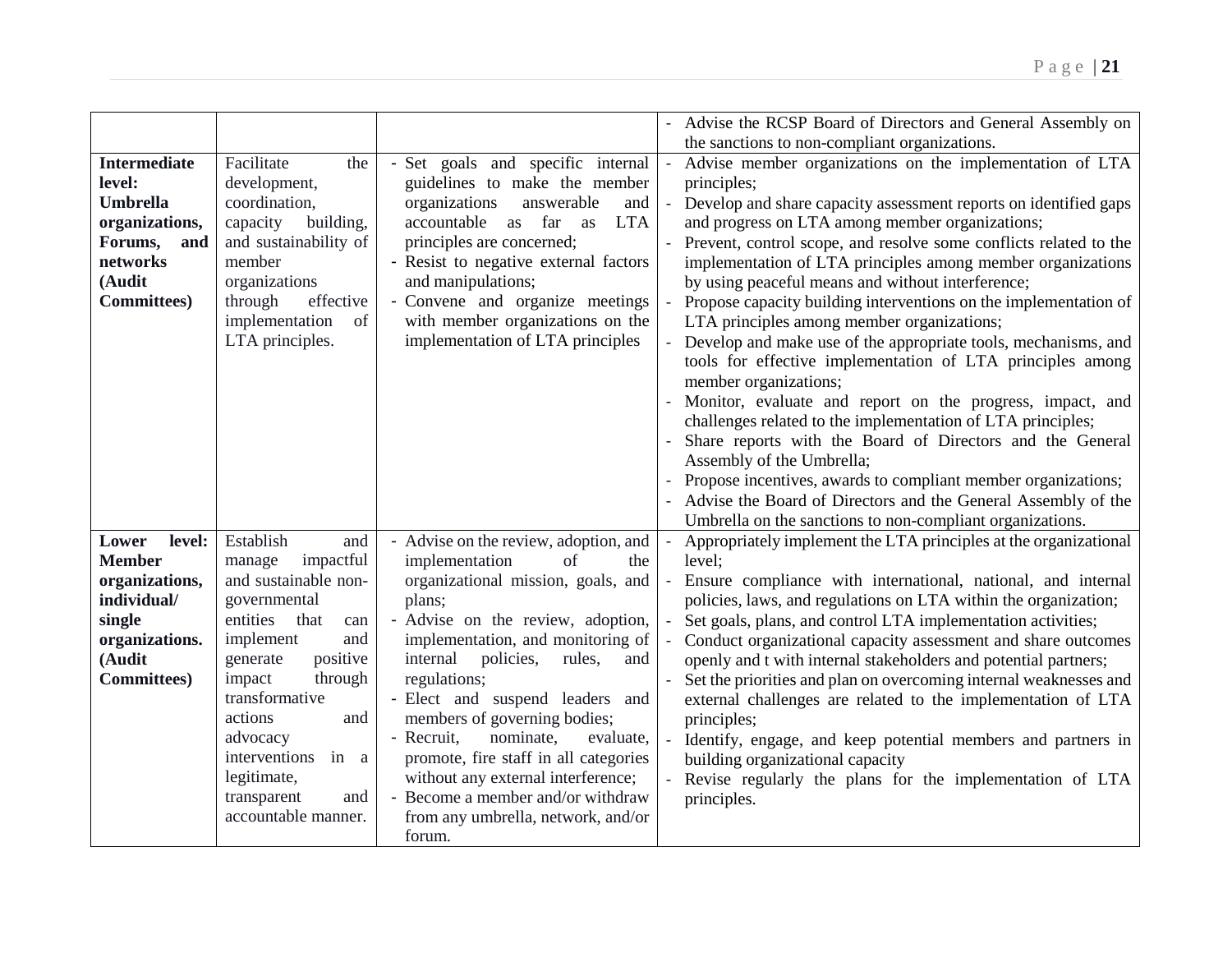## **6.SUMMARY OF LTA LOGICAL IMPLEMENTATION FRAMEWORK**

<span id="page-22-0"></span>

| <b>LOGIC OF</b>                                                                                                                                 | PERFORMANCE INDICATORS                                                                                                                                                                                                                                                                                                                                                                                                                                               | <b>MEANS OF</b>                                                                                                                     | <b>ASSUMPTIONS/</b>                                                                                                                                       |  |
|-------------------------------------------------------------------------------------------------------------------------------------------------|----------------------------------------------------------------------------------------------------------------------------------------------------------------------------------------------------------------------------------------------------------------------------------------------------------------------------------------------------------------------------------------------------------------------------------------------------------------------|-------------------------------------------------------------------------------------------------------------------------------------|-----------------------------------------------------------------------------------------------------------------------------------------------------------|--|
| <b>IMPLEMENTATION</b>                                                                                                                           |                                                                                                                                                                                                                                                                                                                                                                                                                                                                      | <b>VERIFICATION</b>                                                                                                                 | <b>RISKS</b>                                                                                                                                              |  |
| Overall Goal: Guide the implementation of legitimacy, transparency, and accountability principles within civil society organizations in Rwanda. |                                                                                                                                                                                                                                                                                                                                                                                                                                                                      |                                                                                                                                     |                                                                                                                                                           |  |
|                                                                                                                                                 | Outcome 1: Internal rules, regulations, structures, systems, and procedures among RCSP member organizations are updated, aligned                                                                                                                                                                                                                                                                                                                                     |                                                                                                                                     |                                                                                                                                                           |  |
| with the mandate, and connected to members' and constituencies' interests.                                                                      |                                                                                                                                                                                                                                                                                                                                                                                                                                                                      |                                                                                                                                     |                                                                                                                                                           |  |
| Output 1.1.:<br><b>Establishing entities that</b><br>have and respect rules,<br>regulations, and internal<br>procedures                         | - Number of CSOs with a clear mandate, vision, and mission adapted<br>to the international, regional, and national context;<br>- Number of CSOs with clear governance structures and clear power<br>separation among its governing bodies;<br>- Number of CSOs with well-documented management rules,<br>regulations, systems, and procedures;<br>- Number of CSOs with defined job descriptions of their legal<br>representative, board members, and key personnel. | -CSO Board Meeting<br>Minutes<br>-CSO annual reports<br>-Internal rules and<br>regulations<br>-Policies and manual of<br>procedures | - Proactivity of CSO<br>leadership<br>- Financial constraint<br>- Profile and<br>experience of the<br>executive team<br>- Leadership capacity<br>to adapt |  |
| Output 1.2.: Norms and<br>social values of the CSOs<br>respected<br>and<br>are<br>applied                                                       | - Level of responsiveness and coherence between constituency needs<br>and responses;<br>- Number of projects implemented by CSOs;<br>- Level of adherence of constituencies to CSO mission;<br>- Level of representation of members,<br>- Level of beneficiaries and target groups in CSOs activities;<br>- Level of the constituency, beneficiaries' satisfaction.                                                                                                  | -M&E reports<br>-Impact assessment reports<br>-Beneficiary satisfactory<br>survey and testimonies                                   | - Profile and<br>experience of the<br>executive team in<br>project design and<br>funds mobilization<br>- Passion and<br>commitment of CSO<br>leaders      |  |
| Output 1.3.: CSOs can<br>define<br>their<br>constituencies<br>and<br>respond to their needs                                                     | - Number and types of CSOs, constituencies, and beneficiaries;<br>- Number of districts/ sectors where CSOs intervene;<br>- Types of services provided by CSOs to beneficiaries;<br>- Number of projects and budget mobilized to implement projects that<br>respond to beneficiaries, members' needs;<br>- Quantity and quality of outcomes and outputs produced by CSO<br>projects/programs;<br>- Change and impact generated by the CSO to its beneficiaries.      | -CSOs' annual report<br>-Strategic planning<br>documents<br>-CSOs' Board meeting<br>Minutes                                         | - Financial constraint<br>- Leadership capacity                                                                                                           |  |
| 1.4::<br><b>CSOs</b><br>Output<br>pursue goals that society<br>deems to be proper and<br>desirable.                                             | Clarity of constituency and role played in CSO activities;<br>$\blacksquare$<br>- Number of stakeholders, partners supporting CSO programs that<br>resolve identified issues;<br>- Number of new funds available for the CSO;<br>- Number of government funding programs provided to CSOs;<br>- Level of stakeholders' involvement in the CSO activities;                                                                                                            | - Annual reports<br>-Strategic plan<br>-Project proposals<br>developed                                                              | - Financial constraint<br>- Incapacity to receive<br>public<br>ideas/concerns and<br>advocate for them                                                    |  |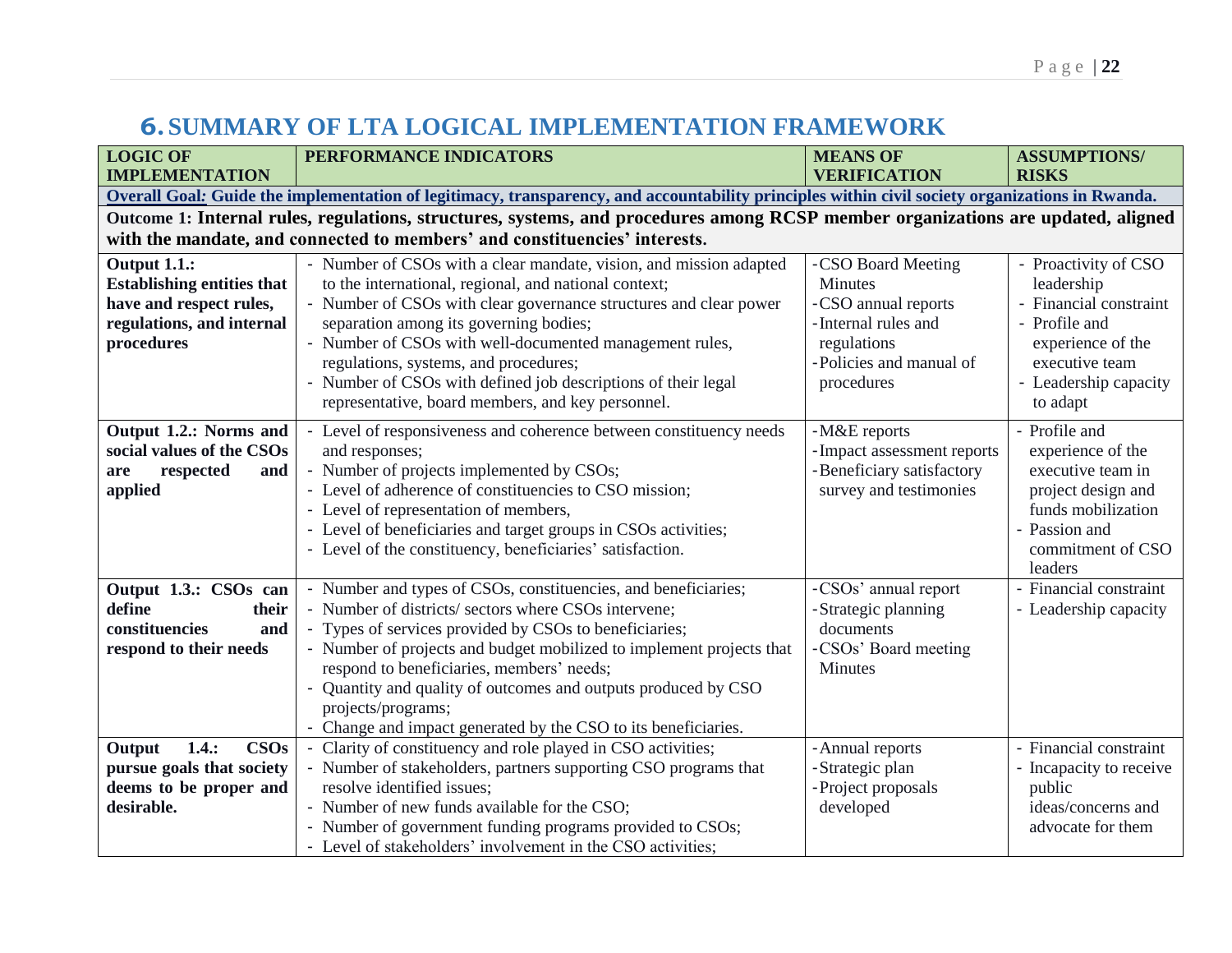|                            | - Effectiveness of feedback and complaint mechanisms;                                                                        |                          |               |
|----------------------------|------------------------------------------------------------------------------------------------------------------------------|--------------------------|---------------|
|                            | - Level of acceptance and support provided by members, stakeholders                                                          |                          |               |
|                            | to CSO activities.                                                                                                           |                          |               |
|                            |                                                                                                                              |                          |               |
|                            | - Level of relationships between the CSO and media;                                                                          |                          |               |
|                            | - Level of visibility and reputation of the CSO to the public;                                                               |                          |               |
|                            | - Level of trust by the public towards CSOs;                                                                                 |                          |               |
|                            | - Number of public/ beneficiaries presenting the public grievance/                                                           |                          |               |
|                            | issues to CSOs for advocacy, project development.                                                                            |                          |               |
|                            | Organize organization capacity assessment to identify issues that need attention;<br>1.                                      |                          |               |
| Activities to implement    | Adapt or review the mandate, mission, and vision;<br>2.                                                                      |                          |               |
| outputs 1.1, 1.2, 1.3, and | Review governance structure and power separation;<br>3.                                                                      |                          |               |
| 1.4                        | Review, adapt or develop appropriate internal rules, regulations, required, policies and procedures;<br>4.                   |                          |               |
|                            | Conduct capacity building sessions through mentoring and coaching;<br>5.                                                     |                          |               |
|                            | Determine and identify immediate beneficiaries;<br>6.                                                                        |                          |               |
|                            | Develop and regularly update the CSO strategic plan;<br>7.                                                                   |                          |               |
|                            | Develop fundable project proposals in line with the CSO mandate;<br>8.                                                       |                          |               |
|                            | 9. Establish fundraising and resource mobilization strategies;                                                               |                          |               |
|                            |                                                                                                                              |                          |               |
|                            | 10. Enhance representation, partnership, and coordination with other CSOs of similar interests.                              |                          |               |
|                            | Outcome 2: Transparent mechanisms are strengthened among RCSP member organizations, where internal and external stakeholders |                          |               |
|                            | are more engaged and regularly informed on the CSO plans, decisions, operations, and finances openly and transparently.      |                          |               |
|                            |                                                                                                                              |                          |               |
|                            |                                                                                                                              |                          |               |
|                            |                                                                                                                              |                          |               |
| Output 2.1.: Internal      | - Frequency and quality of information shared with constituency,                                                             | <b>Board minutes</b>     | Leaders/      |
| transparency is improved   | stakeholders, and staff;                                                                                                     | - Meeting minutes        | Management    |
| and information sharing    | - Number of participatory planning meetings/workshops organized                                                              | - Internal Audit reports | unwillingness |
| among members, board,      | by governing bodies;                                                                                                         |                          |               |
| staff<br>and<br>is         | - Number of stakeholders, members, staff, and beneficiaries                                                                  |                          |               |
| institutionalized          | participating in planning;                                                                                                   |                          |               |
|                            | - Level of engagement of governing bodies in planning and                                                                    |                          |               |
|                            | budgeting;                                                                                                                   |                          |               |
|                            | - Existence of governance procedures and level of implementation;                                                            |                          |               |
|                            | - Existence and quality of management systems;                                                                               |                          |               |
|                            | - Existence, appropriateness, and applicability of management tools;                                                         |                          |               |
|                            | - Existence and functionality of internal control mechanisms, awards,                                                        |                          |               |
|                            | and sanctions;                                                                                                               |                          |               |
|                            | - Clear separation of power with clear job descriptions (members,                                                            |                          |               |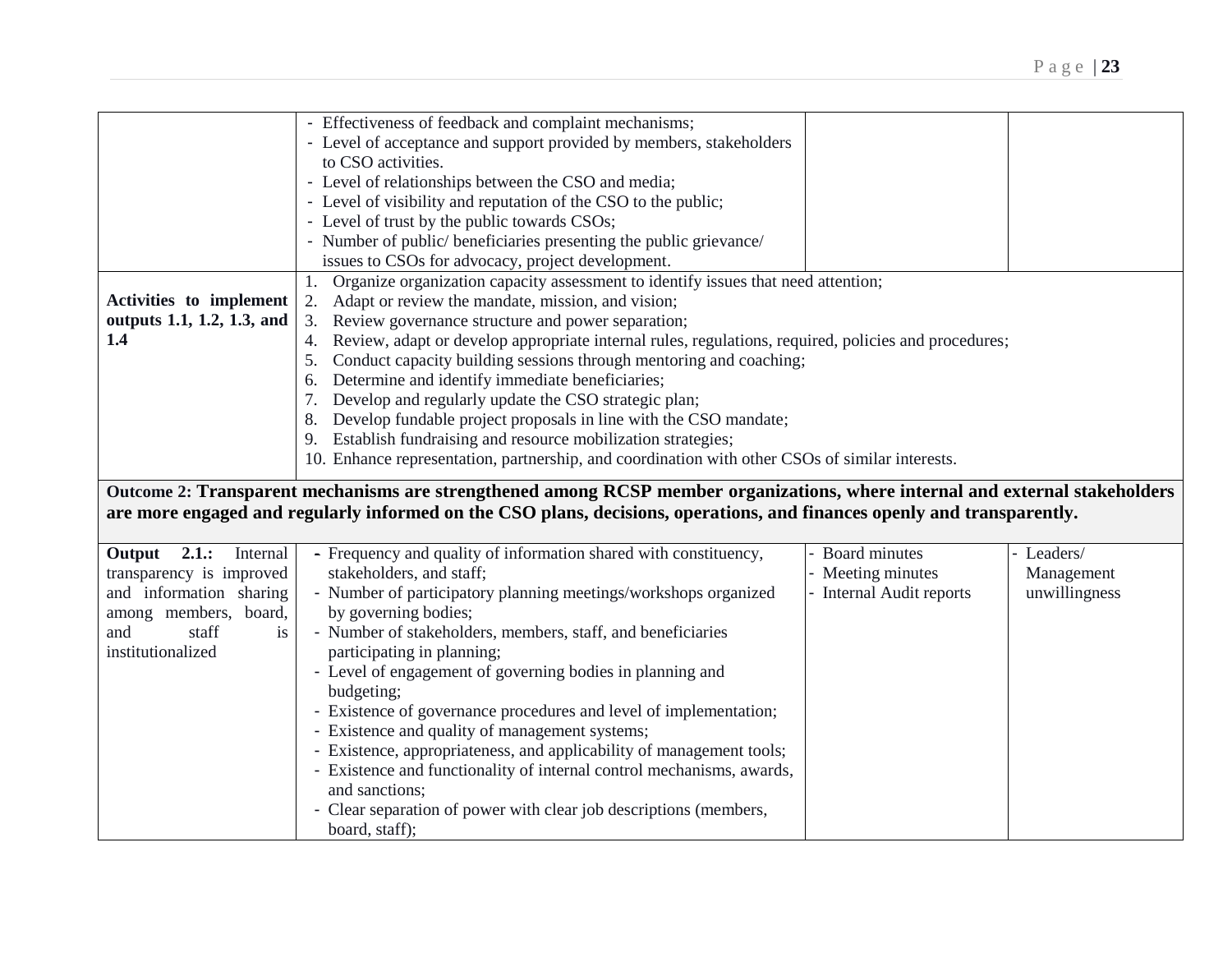|                             | - Frequency of financial disclosure statements to members, board and                                                                                                                                       |                            |               |
|-----------------------------|------------------------------------------------------------------------------------------------------------------------------------------------------------------------------------------------------------|----------------------------|---------------|
|                             | staff,                                                                                                                                                                                                     |                            |               |
|                             | - Frequency of democratic board elections;                                                                                                                                                                 |                            |               |
|                             | - Existence and functionality of recruitment processes and practices                                                                                                                                       |                            |               |
|                             | within the CSO;                                                                                                                                                                                            |                            |               |
|                             |                                                                                                                                                                                                            |                            |               |
|                             | - Clarity and respect for tendering processes and practices                                                                                                                                                |                            |               |
|                             | - Participatory and fair decision-making processes;                                                                                                                                                        |                            |               |
|                             | - Access to information on decisions and finance;                                                                                                                                                          |                            |               |
|                             | - Number of sessions to participatory budgetary review;                                                                                                                                                    |                            |               |
|                             | - Frequency of audit reports sharing;                                                                                                                                                                      |                            |               |
|                             | - Level of decision makers' openness to internal challenges.                                                                                                                                               |                            |               |
| Output $2.2$ .:<br>External | - Annual financial statement publication;                                                                                                                                                                  | - Board meeting minutes    | - Leaders/    |
| transparency<br>improved    | - External audit reports sharing;                                                                                                                                                                          | - Financial disclosure     | Management's  |
| and information sharing to  | - Decision makers' openness to challenge;                                                                                                                                                                  | report.                    | unwillingness |
| the public has become a     | - Establishing an independent board;                                                                                                                                                                       | - External audit reports   |               |
| culture.                    | - Publication of the list of your board members;                                                                                                                                                           | - Publication note of the  |               |
|                             | - Number of Documented board meetings;                                                                                                                                                                     | list of the board          |               |
|                             | - Number of policies established to improve work and external                                                                                                                                              | - List of updated policies |               |
|                             | communication.                                                                                                                                                                                             |                            |               |
|                             | 1. Establish communication policy and strategy for the organization;                                                                                                                                       |                            |               |
| Activities to<br>improve    | Conducting regular participatory planning and budgeting, monitoring and evaluation sessions;<br>2.                                                                                                         |                            |               |
| transparency.               | Organizing annual general assembly meetings at least once per year;<br>3.                                                                                                                                  |                            |               |
|                             | Organizing quarterly board meetings at least once per quarter;<br>4.                                                                                                                                       |                            |               |
|                             | Organize regular management and technical meetings with staff;<br>5.                                                                                                                                       |                            |               |
|                             | Organized democratic board elections;<br>6.                                                                                                                                                                |                            |               |
|                             | Organizing democratic and competitive elections of internal governing bodies;<br>7.                                                                                                                        |                            |               |
|                             | Facilitating ease access to information;<br>8.                                                                                                                                                             |                            |               |
|                             | Hiring knowledgeable, competent staff and service providers through open and transparent procedures;<br>9.                                                                                                 |                            |               |
|                             | 10. Sharing procurement and audit reports;                                                                                                                                                                 |                            |               |
|                             |                                                                                                                                                                                                            |                            |               |
|                             | 11. Establishing senior management teams and making them operational in an open, free, and transparent manner;<br>12. Organizing meetings where board members can discuss issues with the staff regularly; |                            |               |
|                             |                                                                                                                                                                                                            |                            |               |
|                             | 13. Using newspapers whenever possible to share relevant information to the public;                                                                                                                        |                            |               |
|                             | 14. Adopt posters, boards, and pigeonholes to share information;<br>15. Effectively use social websites, online platforms, and social media;                                                               |                            |               |
|                             | 16. Report to the constituency as much as to the donors and the state;                                                                                                                                     |                            |               |
|                             | 17. Establishing feedback or complaint mechanisms through which members and target groups can raise their satisfaction or                                                                                  |                            |               |
|                             |                                                                                                                                                                                                            |                            |               |
|                             | concerns;                                                                                                                                                                                                  |                            |               |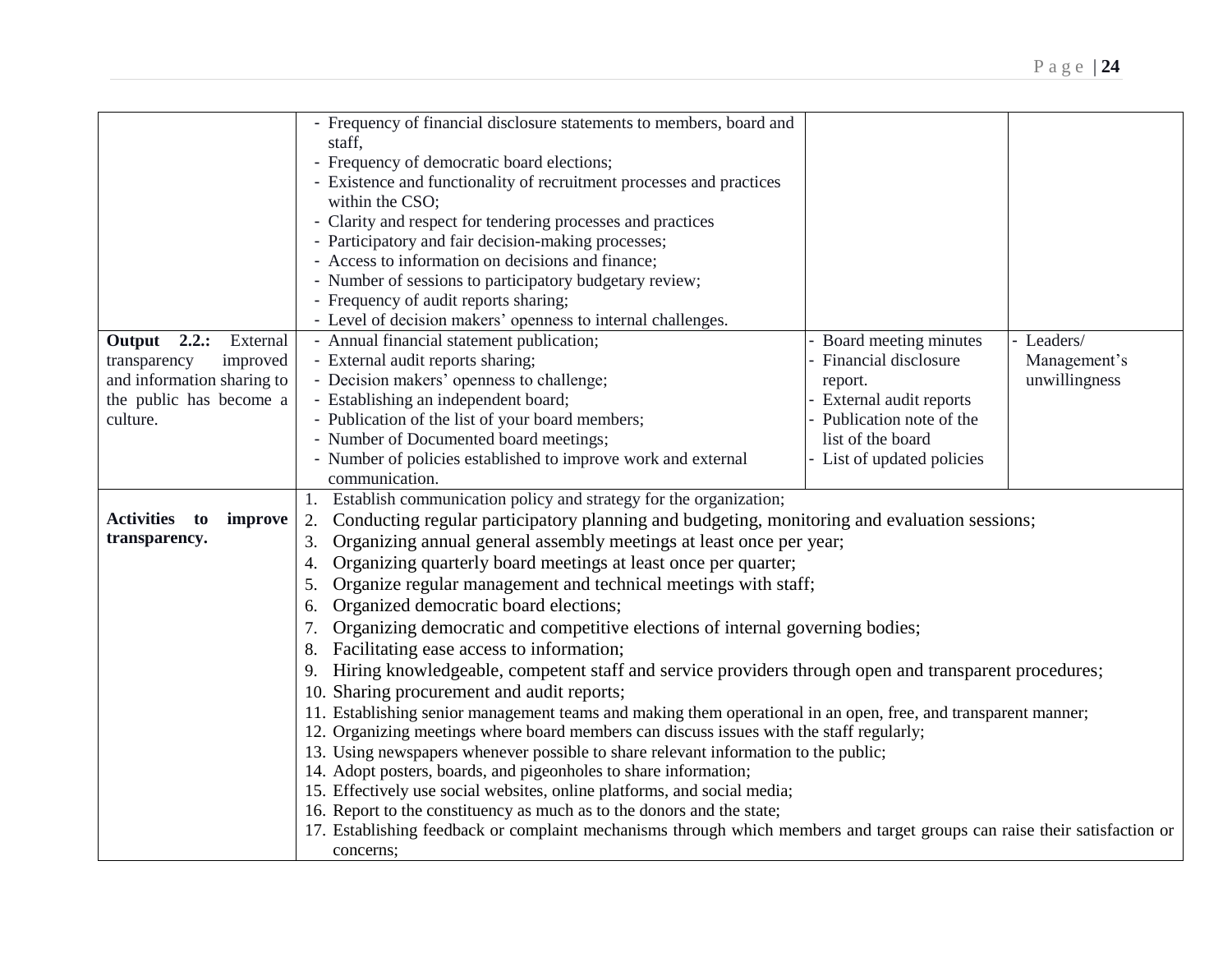|                              | 18. Practicing the internal control mechanisms utilizing appropriate tools;                                                       |                                 |                      |  |
|------------------------------|-----------------------------------------------------------------------------------------------------------------------------------|---------------------------------|----------------------|--|
|                              | 19. Mentoring and coaching in organizational management for LTA;                                                                  |                                 |                      |  |
|                              | 20. Organizing participatory budgetary review,                                                                                    |                                 |                      |  |
|                              | 21. Making accessible CSO financial statements.                                                                                   |                                 |                      |  |
|                              | Outcome 3: Accurate and required information on the CSO decisions, programs, plans, achievements, and finances, are regularly and |                                 |                      |  |
|                              | timely communicated to members, board of directors, governing bodies, staff, constituencies, target groups, donors, government    |                                 |                      |  |
|                              | agencies, and key partners using appropriate platforms and adopted channels.                                                      |                                 |                      |  |
| 3.1:<br>Output<br>Timely,    | - Number of CSOs sharing action plans and budgets;                                                                                | Meeting minutes                 |                      |  |
| accurate,<br>and<br>complete | - Number of CSOs sharing regular financial and program; reporting to                                                              | Monthly/ Quarterly/             | n/a                  |  |
| information<br>about         | the donors and government;                                                                                                        | <b>Annual Financial reports</b> |                      |  |
| decisions,<br>plans,<br>and  | - Number of CSOs sharing annual audited accounts and reports to                                                                   | Shared audit Reports            |                      |  |
| budgets are freely shared    | donors and government;                                                                                                            | Program implementation          |                      |  |
| with<br>donors<br>and        | - Level of participating in the monitoring and evaluation of                                                                      | reports                         |                      |  |
| (upward<br>governments       | services/activities when required;                                                                                                |                                 |                      |  |
| accountability<br>to         | - Level of attendance to accountability meetings and events;                                                                      |                                 |                      |  |
| government and donors).      | - Number and quality of publications of reports and other decisions to                                                            |                                 |                      |  |
|                              | donors and government.                                                                                                            |                                 |                      |  |
| 3.2:<br>CSO<br>Output        | Number of Beneficiaries participating in consultative meetings;<br>$\blacksquare$                                                 | Meeting minutes                 |                      |  |
| beneficiaries,<br>members,   | Number of Open days organized;                                                                                                    | Board resolutions               | Limited<br>financial |  |
| and clients are regularly    | - Number of Participatory planning sessions;                                                                                      | List of participants in         | capacity             |  |
| consulted and informed       | - Number of action plans shared;                                                                                                  | different meetings              |                      |  |
| about the plans, projects,   | - Number of people participating in M&E and learning sessions;                                                                    |                                 |                      |  |
| and reports of CSOs          | Number of people with whom the narrative reports are shared;                                                                      |                                 |                      |  |
| (Downward                    | - Number of people with whom financial reports are shared;                                                                        |                                 |                      |  |
| accountability<br>to         | Quality of advocacy interventions on issues affecting members,                                                                    |                                 |                      |  |
| beneficiaries,<br>target     | beneficiaries, and target groups;                                                                                                 |                                 |                      |  |
| groups, and clients).        | Existence and effectiveness of feedback and/or complaints                                                                         |                                 |                      |  |
|                              | mechanisms within the organization;                                                                                               |                                 |                      |  |
|                              | Complaints received and addressed.                                                                                                |                                 |                      |  |
| Output 3.3: CSO's peers,     | Number of joint ventures created with other CSOs and partners;                                                                    | Agreements concluded            |                      |  |
| partners, and allies are     | Number of people participating in planning;                                                                                       | Meeting minutes                 | Disparities in CSOs  |  |
| trusted, respected and       | Compliance with the agreed working framework;                                                                                     | Joint plans                     | capacities           |  |
| work closely and fairly in   | - Affective use of resources;                                                                                                     | Audited reports                 |                      |  |
| joint ventures (outward      | Respect for and effective implementation of contracts, protocols, and                                                             |                                 |                      |  |
| accountability to peers,     | agreements.                                                                                                                       |                                 |                      |  |
| partners, and allies).       |                                                                                                                                   |                                 |                      |  |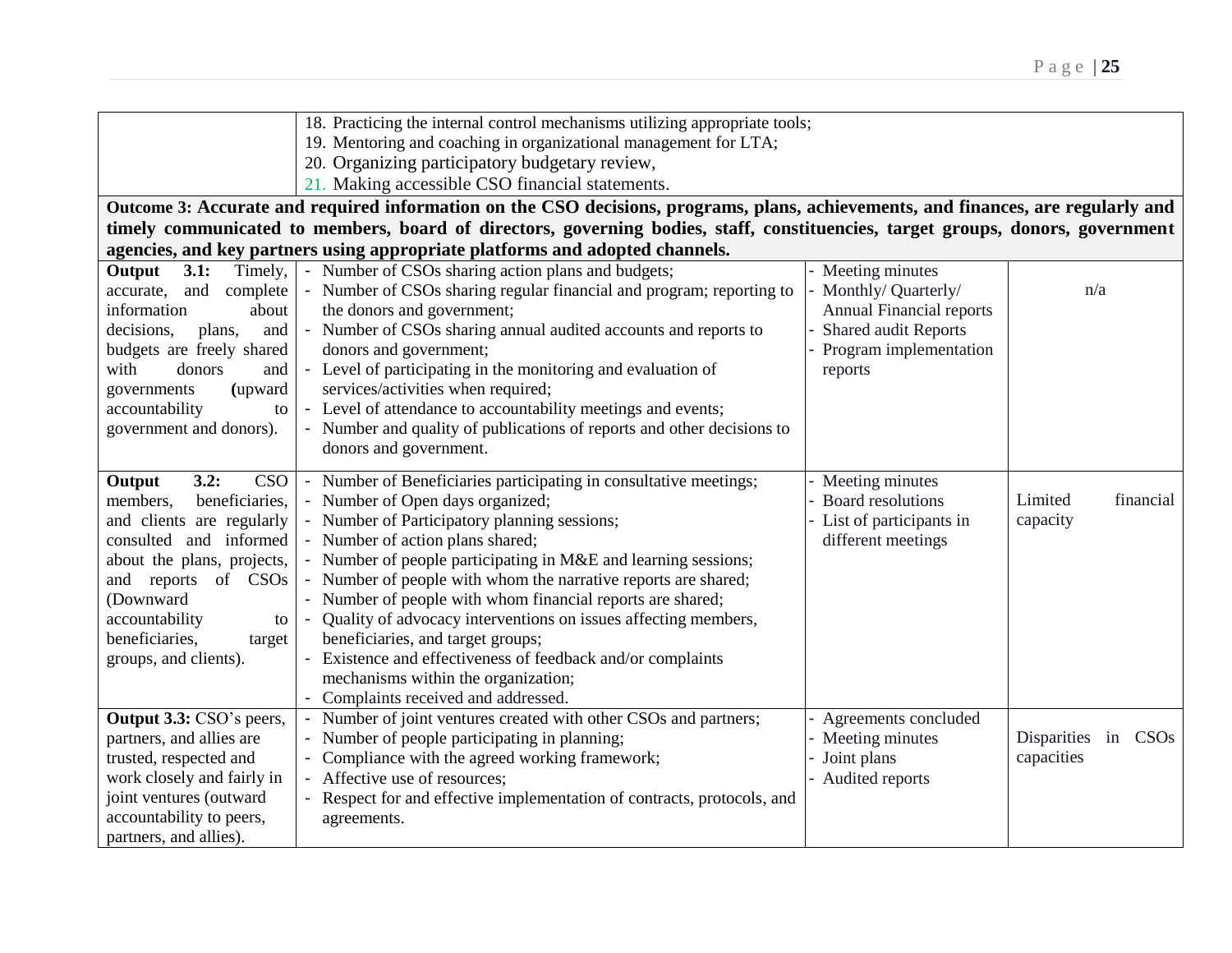| Output 3.4: Members,        | - Existence of written policies, rules, and regulations;                                                                            | Copies of written        |                        |  |
|-----------------------------|-------------------------------------------------------------------------------------------------------------------------------------|--------------------------|------------------------|--|
| Board of directors, and     | - Level of implementation and compliance with organizational policies,                                                              | policies, rules, and     | hidden<br>CSOs<br>will |  |
| staff work in an open,      | rules, regulations;                                                                                                                 | regulations              | agenda                 |  |
| democratic, transparent,    | - Level of enforcement of decisions made by governing bodies;                                                                       | Clear job description of |                        |  |
| and in complementary.       | - Level of acceptance for negotiating work conditions;                                                                              | each governing body,     | <b>Briefcase</b>       |  |
| manner to achieve the       | - Existence of job descriptions to all, no overlapping of roles;                                                                    | each person within the   | organizations          |  |
| CSO mission.                | Existence of fair, competitive, and documented selection processes;                                                                 | organization             |                        |  |
|                             | Existence of grievance procedures and methods of dealing with                                                                       | Signed and filed minutes | Poor leadership and    |  |
| (Inward accountability to   | complaints and disputes;                                                                                                            | of governing bodies      | management systems     |  |
| members, Board of           | - Level of quality and standards of staff management practices;                                                                     |                          |                        |  |
| directors, staff,           | - Level of accessibility of internal rules and regulations to staff;                                                                |                          |                        |  |
| volunteers)                 | - Existence and documented of power delegation within the                                                                           |                          |                        |  |
|                             | organization;                                                                                                                       |                          |                        |  |
|                             | - Level of accountability to high levels within and outside the                                                                     |                          |                        |  |
|                             | organization;                                                                                                                       |                          |                        |  |
|                             | Existence of documents with specific mechanisms and tools on                                                                        |                          |                        |  |
|                             |                                                                                                                                     |                          |                        |  |
|                             | reports sharing;                                                                                                                    |                          |                        |  |
|                             | - Frequency of participating in workers' assessments and regular whole-                                                             |                          |                        |  |
|                             | of-service evaluations.                                                                                                             |                          |                        |  |
| Activities to implement     | 1. Prepare and share financial and program activities report regularly (monthly, quarterly, Annually)                               |                          |                        |  |
| outputs 3.1, 3.2., 3.3, and | Organize external audits for the organization;<br>2.                                                                                |                          |                        |  |
| 3.4                         | Share required reports with the government, donors, and other important groups of stakeholders and partners;<br>3.                  |                          |                        |  |
|                             | Establish monitoring and evaluation process to ensure better implementation of planned activities;<br>4.                            |                          |                        |  |
|                             | Organize consultative meetings with constituencies;<br>5.                                                                           |                          |                        |  |
|                             | Integrate constituencies, staff, and other stakeholders in the planning process and share the outcome of these consultations;<br>6. |                          |                        |  |
|                             | Implement internal rules and regulations, policies and procedures;                                                                  |                          |                        |  |
|                             | Ensure that pr of do-no-harm guide programs and project work of CSOs;<br>8.                                                         |                          |                        |  |
|                             | Regularly share accurate information to the constituency, target groups, and local communities;<br>9.                               |                          |                        |  |
|                             | 10. Make available constitutive organizational policies and documents, including funding criteria, audited financial reports,       |                          |                        |  |
|                             | programmatic reports, and evaluations to the public                                                                                 |                          |                        |  |
|                             | 11. Use newspapers whenever possible to share information with the public;                                                          |                          |                        |  |
|                             | 12. Adopt posters, boards, and pigeonholes to share information;                                                                    |                          |                        |  |
|                             | 13. Create and effectively use websites, social media, and trusted online platforms.                                                |                          |                        |  |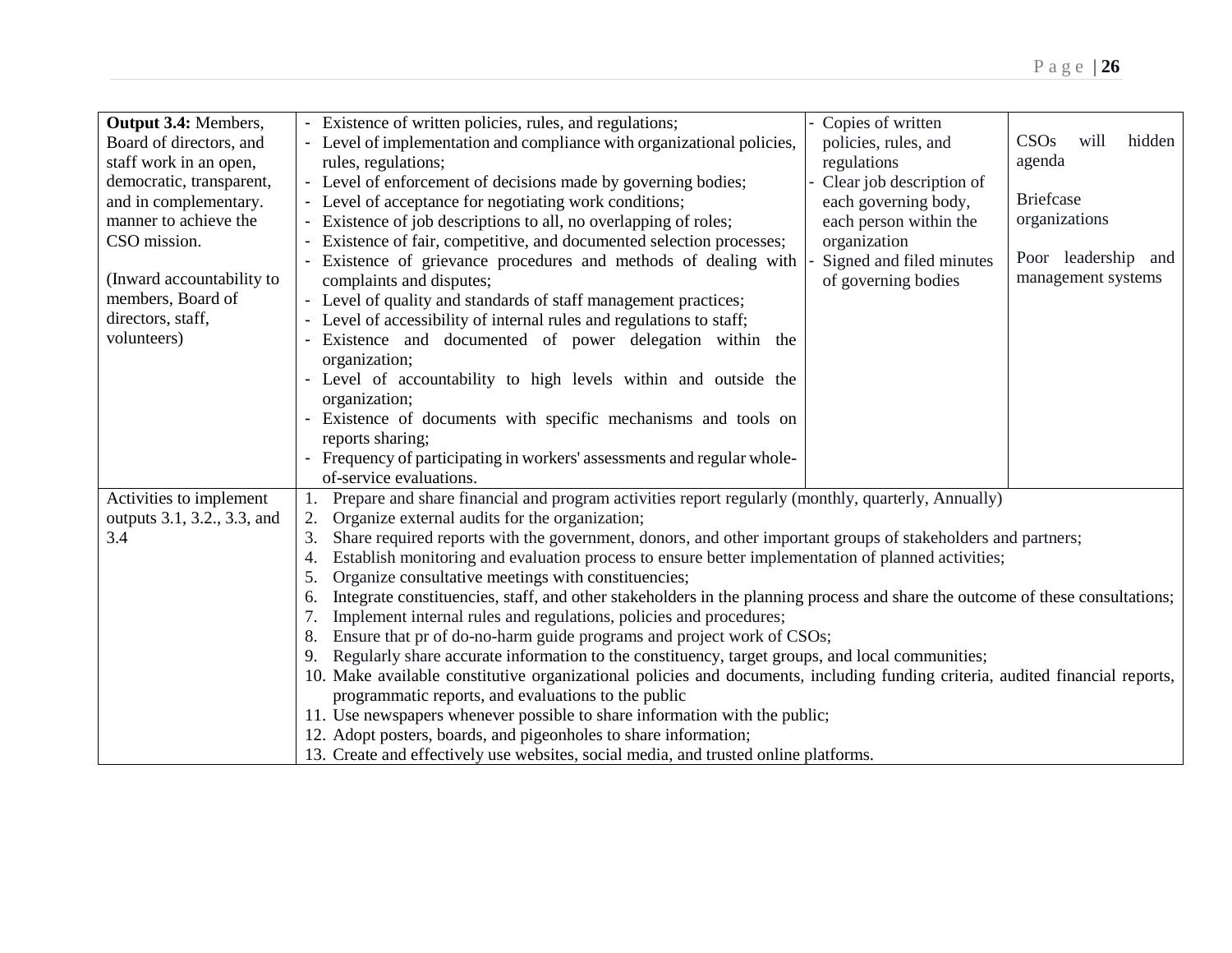| Outcome 4: An adapted civil society capacity-building mechanism/approach is developed, adopted, widely disseminated, and effectively |                                                                                                                         |                                   |  |  |  |
|--------------------------------------------------------------------------------------------------------------------------------------|-------------------------------------------------------------------------------------------------------------------------|-----------------------------------|--|--|--|
| utilized by RCSP member organizations for more compliance with LTA principles.                                                       |                                                                                                                         |                                   |  |  |  |
| Output 4.1: RCSP and                                                                                                                 | - Number of dissemination workshops organized by RCSP and                                                               | Meeting minutes<br>Financial      |  |  |  |
| umbrella organizations                                                                                                               | umbrellas                                                                                                               | Campaign and event<br>constraints |  |  |  |
| <b>CSOs</b><br>support<br>to                                                                                                         | - Number of LTA implementation awareness campaigns organized by                                                         | reports                           |  |  |  |
| integrate LTA principles                                                                                                             | platforms and umbrella organizations to their members;                                                                  | Capacity<br>assessment            |  |  |  |
| in their daily operations                                                                                                            | - Number of awareness events/sessions on LTA implementation;                                                            | reports                           |  |  |  |
| and management.                                                                                                                      | - Number of lessons learned and best practices.                                                                         | building<br>Capacity              |  |  |  |
|                                                                                                                                      |                                                                                                                         | implementation plan               |  |  |  |
| Output 4.2: RCSP and                                                                                                                 | - Number of CSOs who conducted a capacity assessment                                                                    | of<br>Copy<br>Capacity<br>n/a     |  |  |  |
| umbrella organizations                                                                                                               | - Number of CSOs with capacity building plans                                                                           | assessment reports,               |  |  |  |
| can create partnership                                                                                                               | - Number of capacity building sessions organized;                                                                       | Copy<br>of<br>capacity            |  |  |  |
| coordination<br>and                                                                                                                  | - Number of coaching sessions organized or attended;                                                                    | building plans                    |  |  |  |
| building<br>capacity                                                                                                                 | - Number of CSOs with advanced knowledge on governance, leadership                                                      | Training modules                  |  |  |  |
| sessions among the CSOs                                                                                                              | and management and the implementation of LTA principles;                                                                | Annual reports                    |  |  |  |
|                                                                                                                                      | - Programs in knowledge sharing and capacity building;                                                                  |                                   |  |  |  |
|                                                                                                                                      | - Level of adapting LTA principles;                                                                                     |                                   |  |  |  |
|                                                                                                                                      | - Number of CSOs that have adopted and integrated LTA principles;                                                       |                                   |  |  |  |
|                                                                                                                                      | - Number of CSOs that implemented the LTA Principles.                                                                   |                                   |  |  |  |
|                                                                                                                                      | 1. Organize dissemination workshops on civil society capacity approach, a framework for LTA implementation among CSOs,  |                                   |  |  |  |
| Activities to implement                                                                                                              | code of ethics:                                                                                                         |                                   |  |  |  |
| outputs 4.1, 4.2                                                                                                                     | Conduct CSOs capacity assessment<br>2.                                                                                  |                                   |  |  |  |
|                                                                                                                                      | Conduct CSOs capacity building plans<br>3.                                                                              |                                   |  |  |  |
|                                                                                                                                      | Prepare and conduct awareness campaigns for the implementation of LTA principles;<br>4.                                 |                                   |  |  |  |
|                                                                                                                                      | Organize awareness events on the implementation of LTA principles;<br>5.                                                |                                   |  |  |  |
|                                                                                                                                      | Identify lessons learned and best practices on the implementation of LTA principles;<br>6.                              |                                   |  |  |  |
|                                                                                                                                      | Monitor and evaluate the progress implementation of LTA principles;<br>7.                                               |                                   |  |  |  |
|                                                                                                                                      | Establish a mechanism to support the rollout of peer mentoring, coaching, and technical assistance on governance,<br>8. |                                   |  |  |  |
|                                                                                                                                      | leadership, and management and the implementation of LTA principles;                                                    |                                   |  |  |  |
|                                                                                                                                      | Organize capacity building sessions between CSOs;<br>9.                                                                 |                                   |  |  |  |
|                                                                                                                                      | 10. Advocate for the establishment of CSO's capacity building funds;                                                    |                                   |  |  |  |
|                                                                                                                                      | 11. Advocate for a program funding scheme that will enable a partnership between the government and CSOs.               |                                   |  |  |  |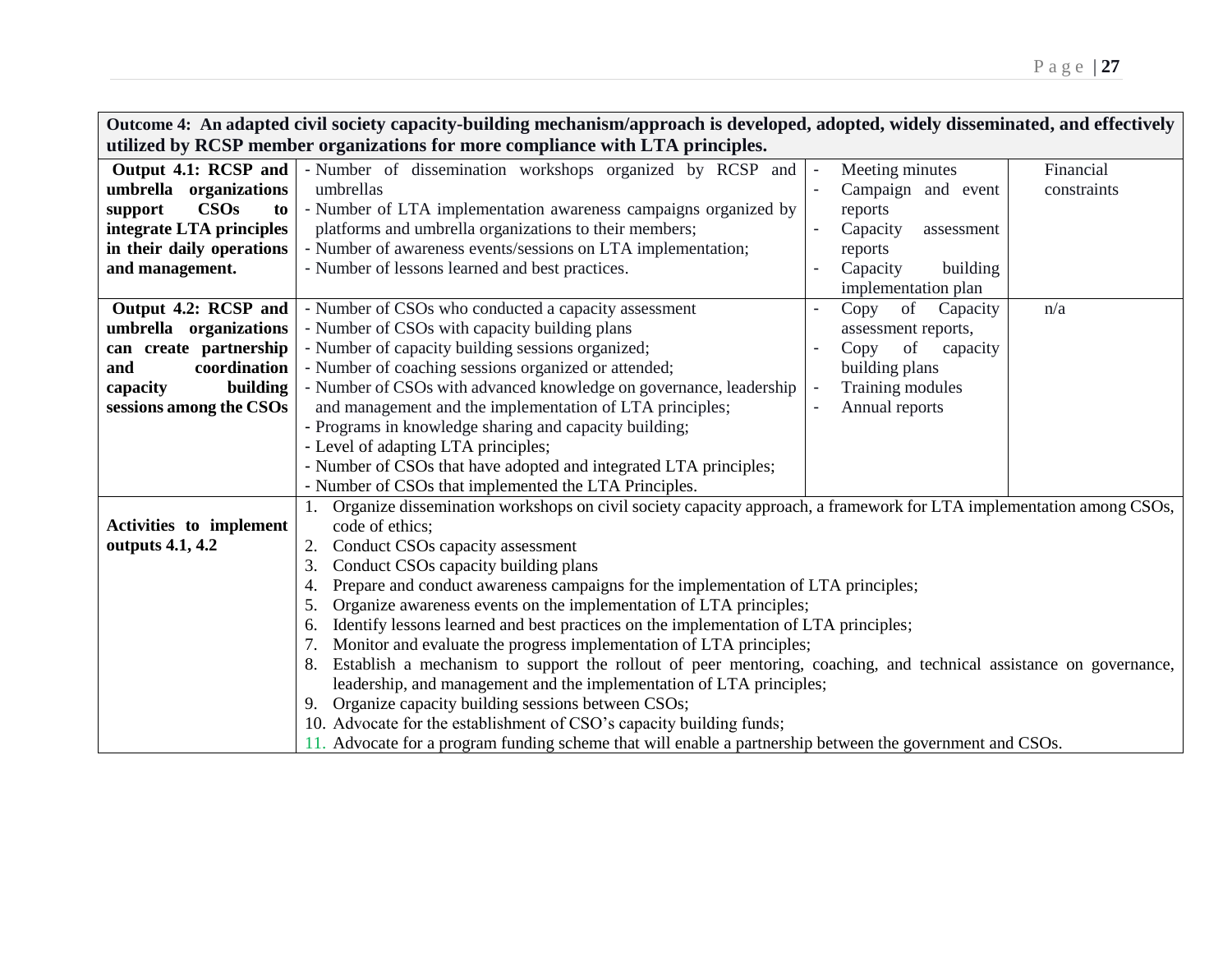## <span id="page-28-0"></span>**Bibliography**

- 1. Atack, Iain. (1999). Four Criteria of Development NGO Legitimacy. World Development 27:855-864; Brinkerhoff, Derick. (2005). Organizational Legitimacy, Capacity, and Capacity Development. Discussion Paper No. 58A, European Centre for Development Policy Management, Maastricht, Netherlands.
- 2. Christina Bermann-Harms and Nora Lester Murad, (2011). Putting the Istanbul Principles into Practice.
- 3. CIVICUS. (2014). Accountability for Civil Society by Civil Society: A Guide to Self-Regulation Initiatives*.* [\(http://civicus.org/images/stories/CIVICUS Self-regulation Guide](http://civicus.org/images/stories/CIVICUS%20Self-regulation%20Guide%20Eng%202014.pdf)  [Eng 2014.](http://civicus.org/images/stories/CIVICUS%20Self-regulation%20Guide%20Eng%202014.pdf) pdf).
- 4. CIVICUS, World Alliance for Citizen Participation, (2010), Turning Principles into Practice: A Guide to Legitimacy, Transparency, and Accountability, Johannesburg, South Africa.
- 5. Civicus, Turning Principles into Practice: A Guide to Legitimacy, Transparency, and Accountability.
- 6. Edwards, 2000, op. cit. 20. See also Suchman, M. (1995). Managing Legitimacy: Strategic and Institutional Approaches. Academy of Management Review, 20(3): 574; and Meyer, John W., and William R. Scott. (1983). Organization Environments: Ritual and Rationality. Beverly Hills, CA: Sage, 2001.
- 7. Hayman, R. (2012). Policy Briefing Paper 29 The Busan Partnership: implications for civil society. February 2012.
- 8. Turatsinze J., (2016). The formula for accelerated change, Tool for Visionary Leaders to achieve Success and Sustainable Development.
- 9. L. David Brown, and Jagadananda, (2007), Civil Society Legitimacy and Accountability: Issues and Challenges, Hauser Center for Nonprofit Organizations Harvard University and CIVICUS: World Alliance for Citizen Participation.
- 10. Nizeyimana, B. (2013). Civil society organizations in the public policy process in Rwanda A case study of Rwanda Civil Society Platform Thesis. University of Rwanda, 2013.
- 11. Reality of Aid Africa Network, Assessing Progress on CSO Enabling Environment in Rwanda.